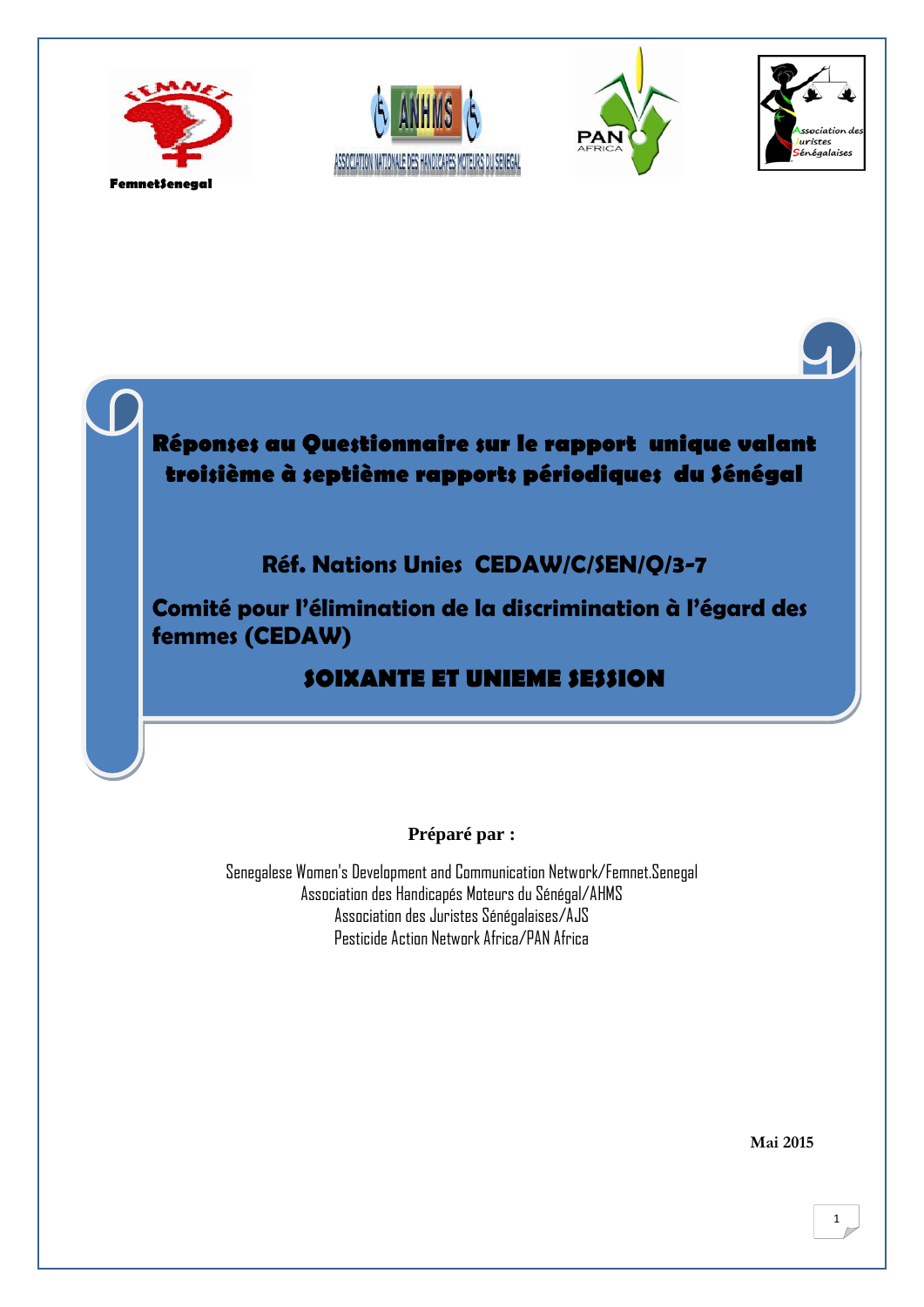## **SIGLES ET ABRÉVIATIONS**

| <b>ADB</b>       |                                                                              |
|------------------|------------------------------------------------------------------------------|
| <b>AIDS</b>      | Acquired Syndrome Defience                                                   |
|                  |                                                                              |
| <b>AJS</b>       | organization of Jurist's Senegalese                                          |
| <b>ASBEF</b>     | Association for Health and Wellness for Women                                |
| <b>CECI</b>      | Cooperation of Canadian                                                      |
| <b>CEDAW</b>     | Committee on the Elimination of All Forms of Discrimination against<br>Women |
| <b>CEGID</b>     |                                                                              |
| <b>CLVF</b>      | committee to fighting violence against women                                 |
| <b>COSAPRAT</b>  | Senegalese Committee for the abandonment of harmful traditional<br>practices |
| <b>CFS</b>       | Code of the Family in Senegal                                                |
| <b>FNGPF</b>     | Federation of women's groups                                                 |
| FEMNET/Senegal   | Senegalese Women's Development<br>Communication<br>and<br><b>Network</b>     |
| <b>GBV</b>       | <b>Gender Base and Violences</b>                                             |
| <b>HIV</b>       |                                                                              |
| <b>EDS IV</b>    | Demographic and Health Survey                                                |
| EDS V<br>ou EDS- | Demographic and Health Survey, Multiple Indicator                            |
| <b>MICS</b>      | (EDS-MICS), 2010 - 2011                                                      |
| <b>OHCHR</b>     | Organization of the Office of the United Nations Human Rights                |
|                  |                                                                              |
| <b>ONP</b>       | National Observatory of Gender                                               |
| ONU FEMMES,      | United Nations Entity for Gender Equality and the Empowerment of             |
|                  | Women                                                                        |
| <b>PAGPF</b>     | Support Project for the Advancement of Women Groups                          |
| PALAM,           | Project Literacy and learning craft                                          |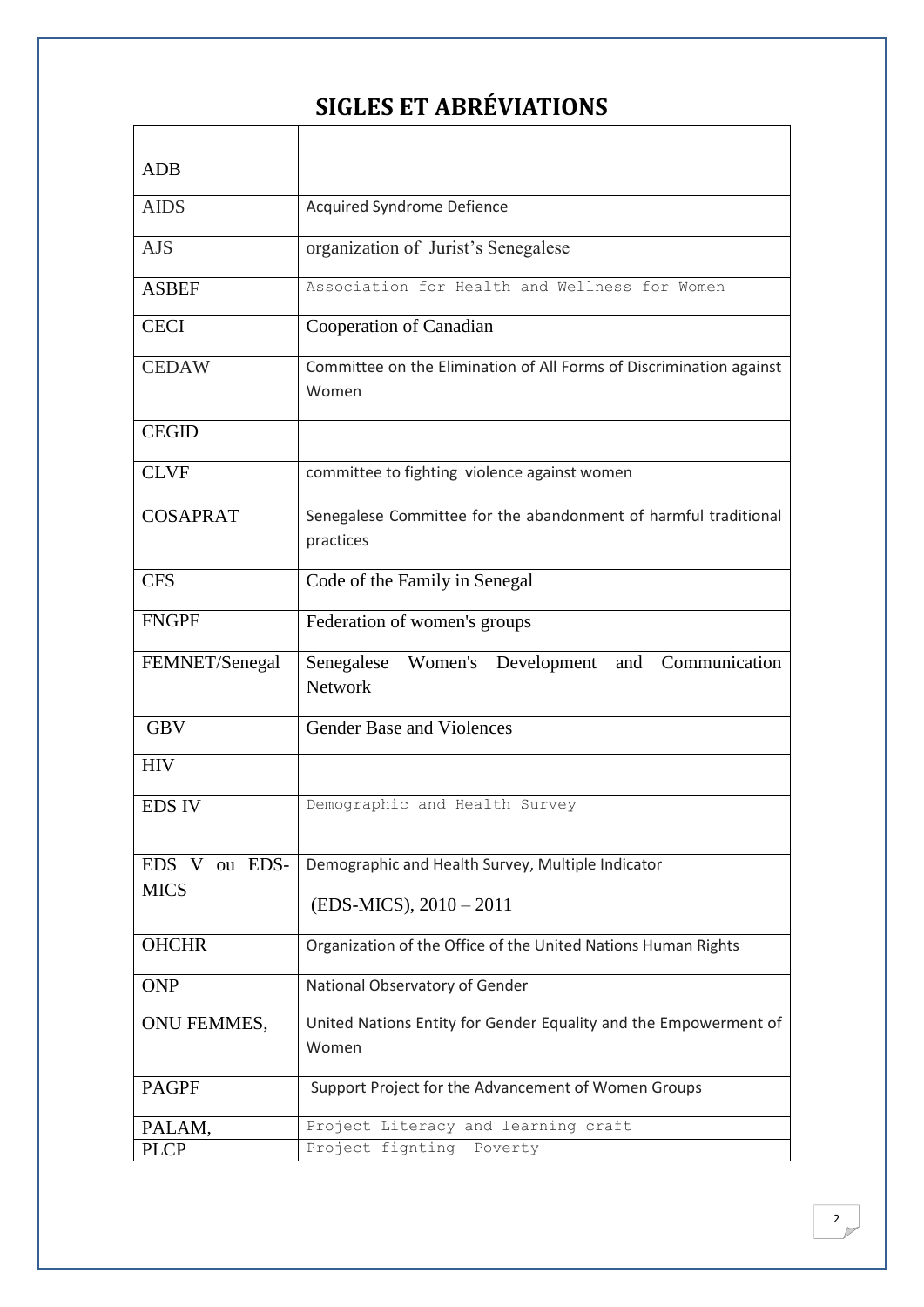| <b>SCHR</b>   | Senegalese Committee for Human Rights                                      |
|---------------|----------------------------------------------------------------------------|
| <b>UGB</b>    | <b>Gaston Berger University</b>                                            |
| UN agencies   | Agencies of unity Nations                                                  |
| <b>UNESCO</b> | Organization of the United Nations Educational, Scientific and<br>Cultural |
| <b>UNFPA</b>  | United Nations Organization for Population and Development                 |
| ONG           | Organisation Non Gouvernemental                                            |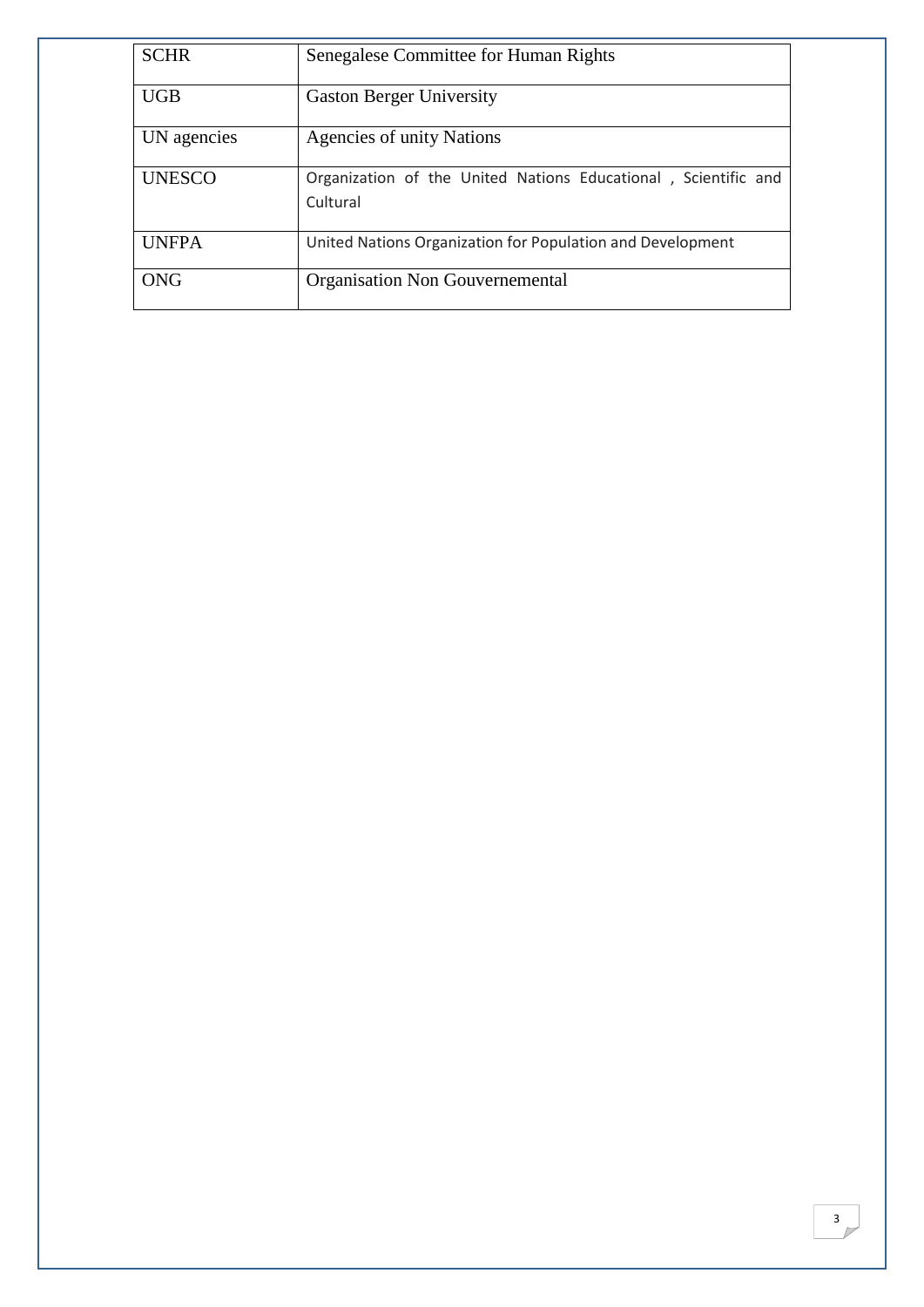# **Summary**

| Constitutional and institutional framework and access to justice 4 |  |
|--------------------------------------------------------------------|--|
|                                                                    |  |
|                                                                    |  |
|                                                                    |  |
|                                                                    |  |
|                                                                    |  |
|                                                                    |  |
|                                                                    |  |
|                                                                    |  |
|                                                                    |  |
|                                                                    |  |
|                                                                    |  |
|                                                                    |  |
|                                                                    |  |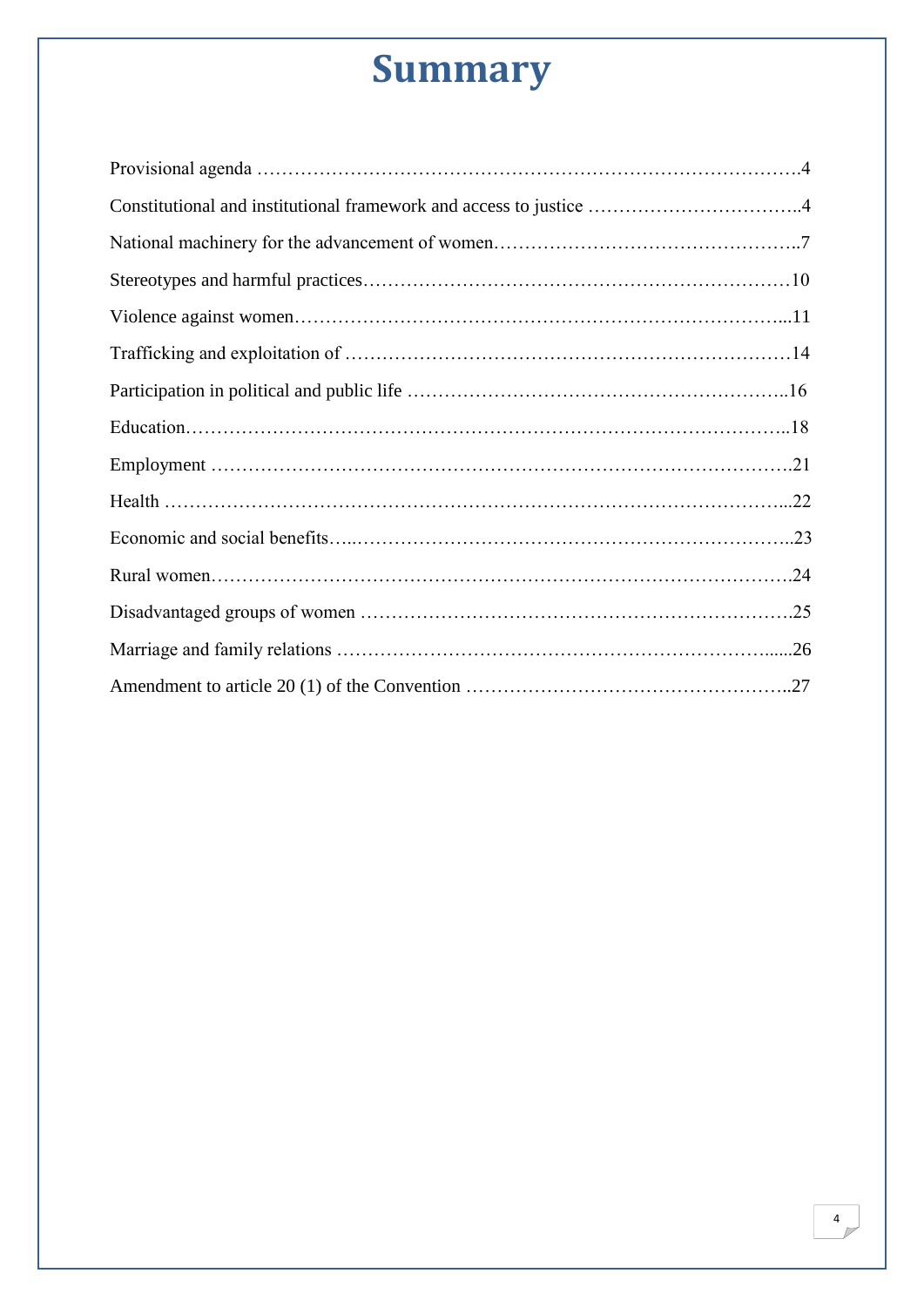#### **Item 4 of the provisional agenda**

Consideration of reports submitted by States parties under article 18 of the Convention on the Elimination of All Forms of Discrimination against Women

#### **Constitutional and institutional framework and access to justice**

- 1. In view of article 98 of the Constitution, which provides that international conventions are superior to national laws, please explain why, 29 years after the ratification of the Convention without any reservations, a large number of discriminatory provisions remain in the national legislation, notably in the Family Code and the Labour Code. Please indicate the time frame for the modification of those laws (para. 33).1 It is indicated in the report that an application to prevent the promulgation or implementation of legislation may be made to the Constitutional Council by lodging either a constitutional challenge (voie d'action) or an application for judicial review (voie d'exception). Please indicate whether women have made such applications.
- 2. Please indicate the measures taken to assess the impact of the policy for local and more accessible justice (para. 140). Please provide information on the impediments faced by women in gaining access to justice and the measures taken to overcome them. Please indicate the measures taken to provide, in cases of discrimination against women, free legal aid for all women living in poverty and to allow civil society organizations with an interest in the proceedings to lodge petitions. Please also indicate whether customary justice mechanisms exist and, if they do, describe their functioning and their relationship with the formal justice system. Please indicate, in particular, whether women married under customary law can resort to civil courts for all matters relating to marriage, family relations and inheritance.

3. Please indicate whether the Convention has been cited by national courts and, if it has, provide detailed information on the cases. Please supply information on the steps taken to provide training for legal professionals, including judges, prosecutors and lawyers, and other actors responsible for the implementation of the provisions enshrined in the Convention. Please also provide information on initiatives carried out to disseminate the Convention and the Optional Protocol thereto, the general recommendations adopted by the Committee and its decisions under the Optional Protocol.

1. Senegal's population is 95% Muslim , Islamic law is not the law. The defendant has an option between being made subject to the common law or Islamic law. This option allowed the existence of certain discriminatory provisions such as Islamic law code of the family who is considered by some players as discriminatory on the issue of inheritance (Article 637 ) . Indeed, " if the CAAB called to compete not all of the same sex , males receive a double portion of that of females " ( Family Code Article 637, part of the heritage of a natural child (Article 642 ) to choose a family name ( Articles 3 and 4 ) granting the family head to man; in the field of work, some discriminatory provisions still exist such Law No. 73-37 July 1973 on the Social Security Code, " family allowances are allocated to each worker for dependent children ; in marriage, the father being the only exercising parental authority , the mother will receive family benefits if the father parental authority delegated to it "(Article 21); Law No. 73-37 of 31 July 1973 states: women workers contribute to qualify for a retiree 's pension. In case of death , the pension is paid to his heirs , and only if the surviving spouse is not employed ; a General Order No. 54-52 of 19 July 1954 prohibits women on night work in plants, factories , buildings) and plants, factories , mines, quarries , construction sites ( such as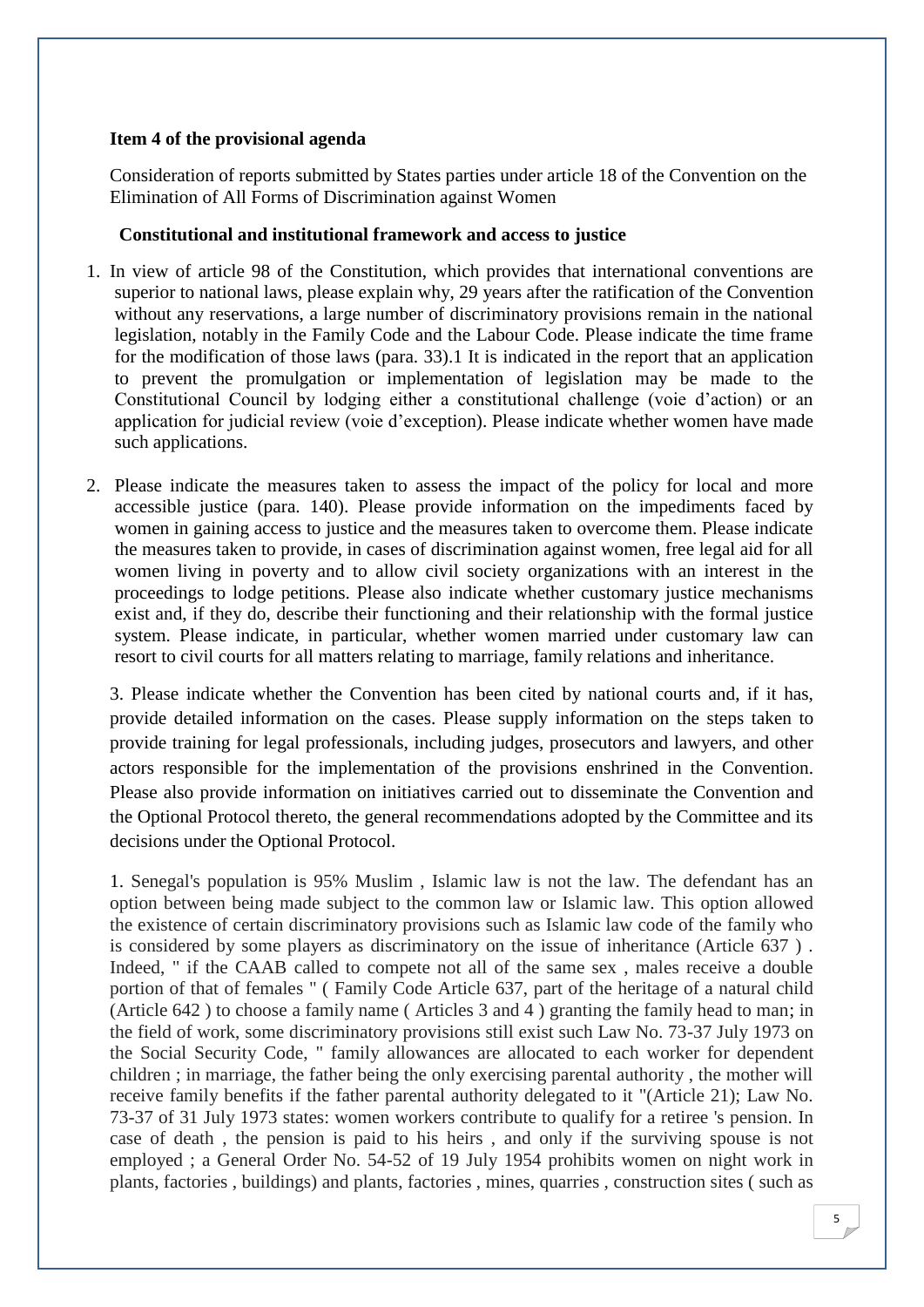roads and buildings) and workshops and their dependencies. The employment of women to external displays of shops and boutiques is also prohibited in an absolute manner after 22 hours. Following the above, the existence of socio-cultural inertia prevails legal measures; granting the family head to man (Article 152. However, overall , we must remember that Senegal has made progress including the adoption of new laws or by amending certain . In this sense , measures are taken for the implementation of the Maputo Protocol as evidenced by the national action plan on FGM , the law on reproductive health , gender , nationality and institutional mechanisms financing and women empowerment. Moreover, certain provisions of the Maputo Protocol are integrated in the draft Criminal Code, already adopted by the Cabinet.

In this regard, we can say that the country is in compliance with CEDAW in law. However, they remain many problems in the effective implementation of the various measures taken by the State. Hence the need for a good advocacy campaign to bring the authorities to make them effective.

Also, civil society organizations have identified the discriminatory provisions and transmitted to the Board of Review. This latter was slow to respond to the harmonization of our legislation with international commitments

The Family Code governs the law of marriage. But some provisions (Article 111, Article 133, Article 132 and Article 152 which makes man the family head) remain. Civil society organizations have identified the discriminatory provisions and transmitted to the Board of Review. This latter was slow to respond to the harmonization of our legislation with international conventions.

#### 2.

A) According to the Government, these bills have not yet voted and promulgated. However, they were adopted by the Cabinet. They will shortly be submitted to the National Deputy.

#### B) The Reform of current texts

C) Members of women's organizations, civil society and women's networks actresses of Women's Rights worked accordingly with a survey of discriminatory laws and the articles of the family code by making a strong plea to the authorities but so far the results were unsuccessful.

D) Community Justice Houses are insufficient and not known by the public. Good initiative requiring expansion in other regions and rural communities for local justice.

E) The obstacles are related to lack of financial resources and fear of court, but legal aid was set up to support legal costs

F) The revision of the Penal Code which in its current provisions:

- $\triangleright$  Allow associations to sue. In case of violations of women, mutilation or female circumcision on children with consent of the victim or her parents
- $\triangleright$  Allowing victims to benefit from a legal aid lawyer

G) The social mediations exist but not formal and operation depends on the company and ethnicity

H) Married women can apply to the civil courts in matters relating to marriage, family relations and inheritance in order to regularize the actions of weddings and other.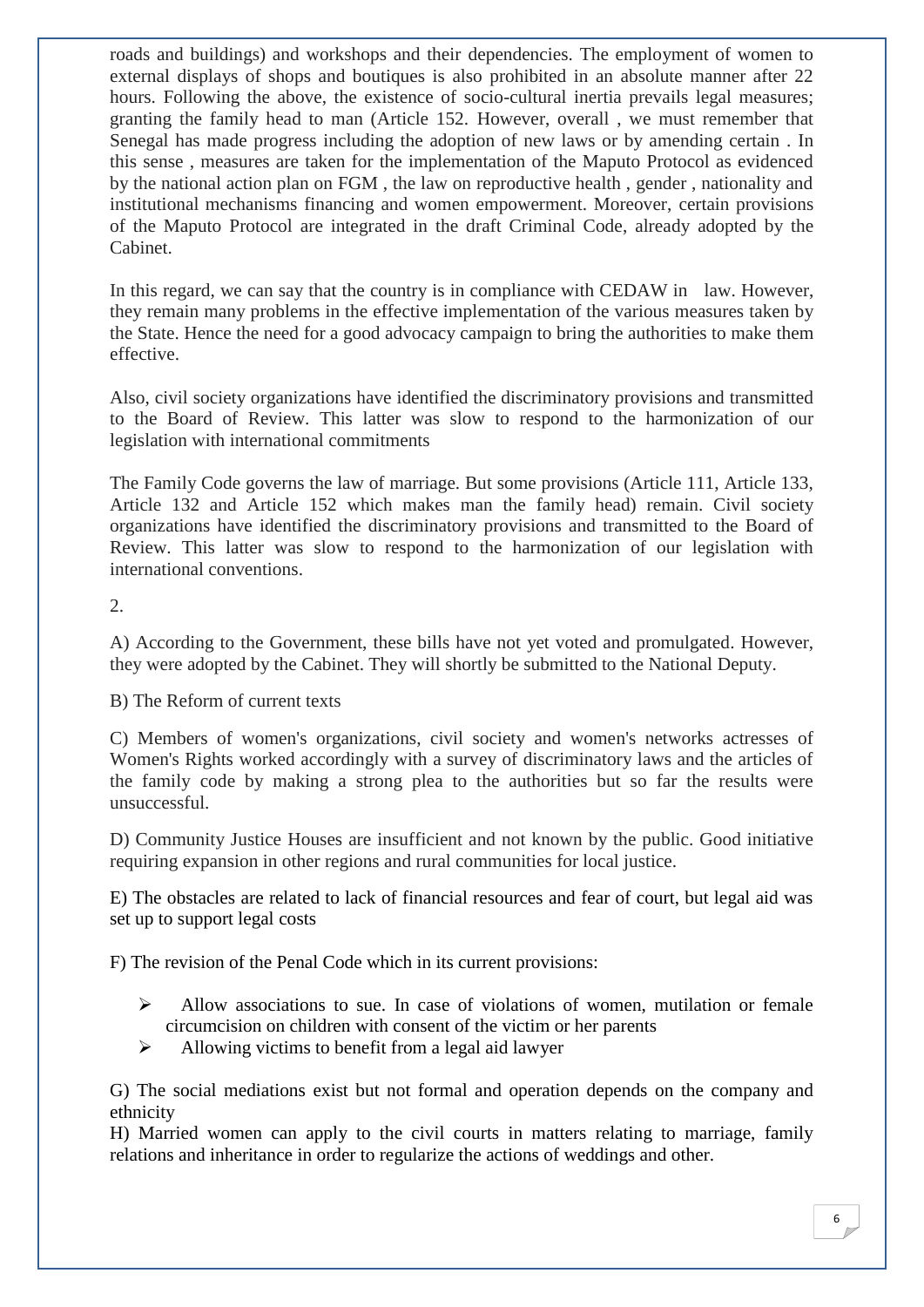Thus, for example, that people in conflict can come to the imam of the neighborhood not their dispute for resolution in accordance with Shari'a but under the dictates of his conscience man honest and wise. Of course, the Koranic law and precedents existed and were generally respected but never at the cost of equity because rendering justice was synonymous with "tell the truth", search the just, under the circumstances. At this stage, there is a "customary trial without administrator", made up of everything that contributes to the preservation of the social order and using processes or processes which guarantee the expected results. Thus the emphasis on the existence, at all levels, consultation frameworks. This is also the reason why the development of custom codes, intervened thereafter, is a vain enterprise to which indigenous people are never interested him. What matters are dialogue, consensus and respect for fairness?

I) Section 25 of the Senegalese Constitution stipulates ' Any discrimination between men and women in employment is prohibited unless it is based on the nature of work or the services provided. «But in reality women are injured in the allocation of family benefits, the entry in the public service».

3.

A) The Ministry for justice organized workshops of reinforcements of capacities to the magistrates, the agents legal, the social workers, the leaders of opinion, monks and usual as to certain leaders of the civil society within the framework of the reform of the penal code in progress.

B) The Convention is integrated into the initial and continuing training modules for members of the judiciary, including judges, prosecutors and lawyers , as well as others responsible for implementing the provisions of the Convention including judicial training center . Civil society organizations involved in strengthening capacities of actors.

C) The government has involved different actors in developing and validating the report. The Office of the United Nations for Human Rights organized a capacity building workshop of stakeholders on the committee's recommendations and the decisions taken at the last passage of Senegal. Civil society is invested in shares of capacity building, awareness at the base and production of communication materials for a wide extension of the agreement with the community.

#### **National machinery for the advancement of women**

4. Please indicate the percentage of the national budget allocated to the advancement of women and whether the budget allocation for the national mechanism for the advancement of women and the capacity of the staff of that mechanism are adequate at all levels of government. Please provide information on measures taken to ensure an increase in budget allocations for education, health care and rural development, with a gender perspective.

Please explain how the various improvements in the situation of women in the fields of health, education and rural development will be possible in view of the limitation of the allocations for personnel in the 2015 national budget. Please also provide information on the capacity of the national machinery for the advancement of women to coordinate with the various ministries and with the regional, municipal, borough and rural community authorities and gender focal points or other gender mechanisms where they exist (para. 8).

Please explain the role and competencies of and the coordination among the Ministry of Women, Children and Female Entrepreneurs, the Senegalese Human Rights Committee, the Office of the Ombudsman and the National Observatory on Parity. Concerning issues relating to discrimination against women, please clarify who has the competence to initiate cases in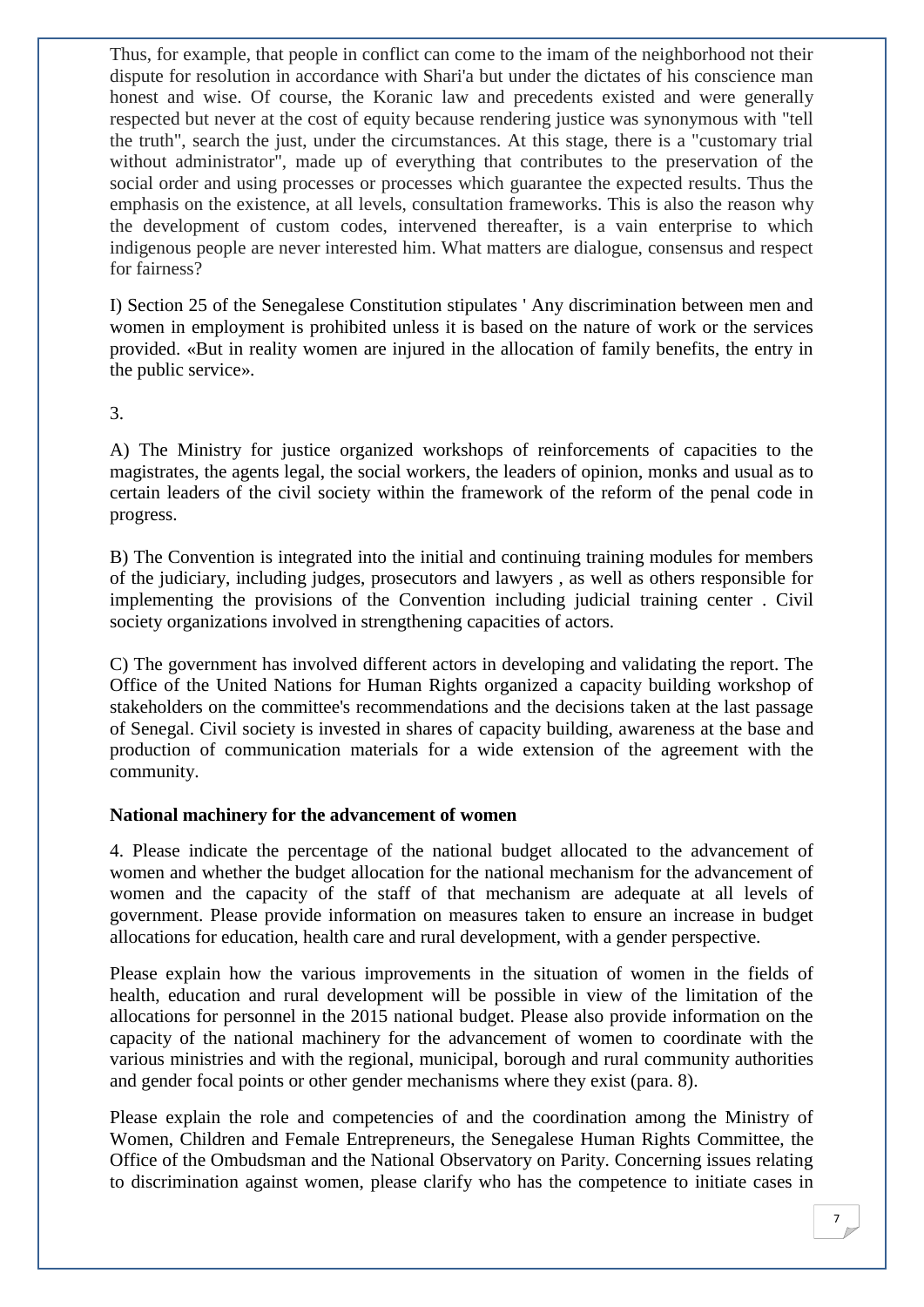courts, propose new legislation or the revision of present legislation and conduct training and awareness-raising activities. Please indicate whether the numerous programs, plans, activities and measures mentioned in the report, in particular in paragraph 39, have been evaluated and, if they have, what the results are. Please also indicate whether those programmes continue to be implemented.

#### **National Mechanism of Women's promotion**

**4.** 

A) Senegalese's budget for fiscal 2015 estimated at over FCFA.2,800 milliards the department responsible for the advancement of women is estimated at FCFA.16,045,741,300 FCFA.18,174,441,240 against a decrease of FCFA.2,128,699,940 in absolute value and 11.71 for percent in relative terms. Despite this decline, we must also see what percentage of development partners that accompany the department's main mission is the promotion of economic and social development of the family. Its staff is insufficient and strengthening staff capacity component is almost nonexistent, staff generally requires scholarships to improve their skills.

B) Gender cellules' are created in the corporate deposit artements and additional budgets are solicited for their operation for a perspective of the integration of equality and gender equity in projects and programs.

C) Development Partners and bilateral contribute to certain sections of its departments such as immunization, prevention of certain diseases, equipping health infrastructure, water, agriculture and school materials.

D) Creation of the Department of Equity and Gender Equality since 2008, coordinating framework , monitoring and evaluation of the implementation of policy of integration of the gender dimension within the mechanism responsible for issues Kind has set up gender focal points at national, regional and local.il must signalize the Genus mechanism at decentralized level services for the advancement of equality of gender.

E) The role and skills of the four institutions are defined as follows:

The Minister of Women, Family and Childhood prepares and implements the policy on family policy, the promotion of women and protection of children and entrepreneurship by women. It supports the development of social policy development and contributes to improving the living conditions of family. It ensures compliance with the fundamental rights of children and their protection against abuse and all forms of exploitation including those related to begging. It ensures the successful integration of young children in the family and social life. He is responsible for policies with regard to abandoned children, street children and children being marginalized. It implements actions to provide a decent living for these children. It identifies and implements the measures required for the preservation of family values. He leads the women's promotion policy and the fight against discrimination against women.

It promotes the strengthening of women entrepreneurs capabilities, particularly in terms of financing and management of their activities. The Senegalese Committee for Human Rights (SCHR). The SCHR is defined as an independent institution to promote human rights through "consultation, observation, evaluation , dialogue and consultation. He has extensive expertise and great flexibility regarding the choice of means and problems to deal with, although at the same time, real powers conferred on it are low. Its mandate is to promote and protect human rights and to submit reports on the conditions of human rights in the country. On the promotion plan, its role is to educate government and the general public through the media, training, conferences ''or other means".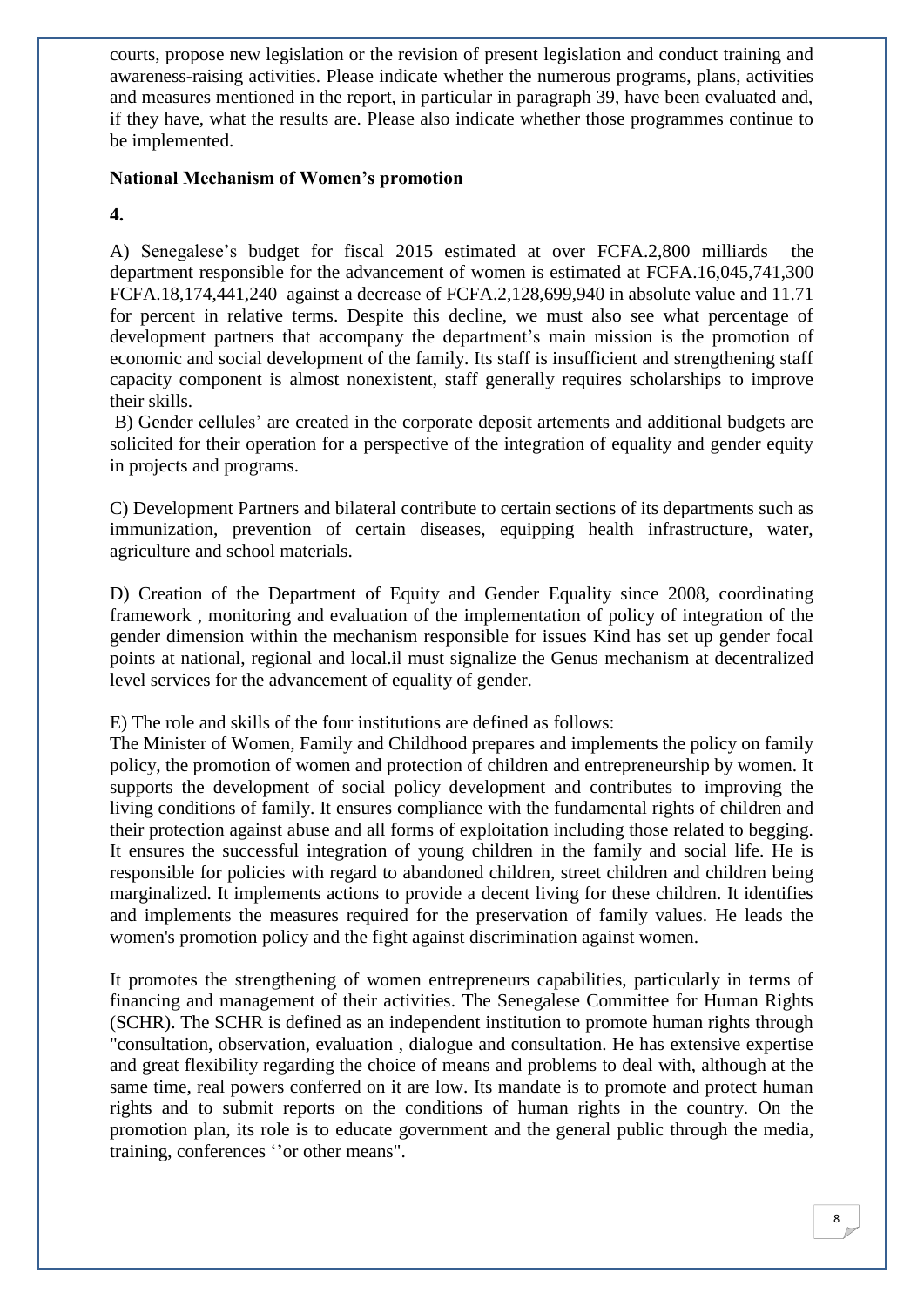It must also «create, collect and distribute" documentation about human rights. At the level of protection of human rights, the SCHR must take action whenever infringements of human rights are reported or brought to its attention by the autorité.2 In addition, it can " attract attention " public authorities on violations of human rights and propose solutions . The SCHR is also empowered to issue opinions or recommendations on "all issues" relating to human rights, including "laws, regulations or administrative practices"; the SCHR is important, though less well defined as an area of mediation between civil society and government on issues of human rights. This is expressed in various ways in the law.

The Ombudsman receive, as provided by law, complaints regarding the functioning of government departments, local authorities, public institutions and any other body with a public service mission. The Ombudsman does not have jurisdiction in matters, conflicts, disputes or disputes between: personal between them; a natural person to a legal person of private law an individual to a corporation or a representation of institution with the immune system of international (diplomatic or consular missions, international organizations, etc.) a natural or legal person to a foreign jurisdiction; It can not intervene in cases before courts or question the soundness of a court decision. However, the seizure of the court does not prevent the Ombudsman to intervene to obtain the settlement of the dispute brought to its attention. The Ombudsman may be seized by any natural or legal person, who believes; on the occasion of a case concerning a body referred to in Article 1 of the 1991 law did not function according to the mission public service to be rendered.

The mediation by individuals is by means of a written claim. It is admissible without any requirement of delay, but it may not be reconsidered unless the claimant proves that he has previously taken reasonable steps to allow the department concerned to examine her complaints. The Ombudsman has a role in monitoring, advocacy, advice and proposals.

Finally, the ONP's mission is to monitor, assess and make proposals to promote parity between men and women in public policy . As such, it is responsible to play a monitoring role, alert and anticipation and gather in collaboration with relevant ministries, institutions and organizations of civil society, all data, research and analysis on the situation of women at all levels of the economic, social and political, national and international level.

Finally, the four institutions similarity in their role as watch, warning and collaboration with others. However, the referral to the Ombudsman by individuals is by means of a written claim. As for the Senegalese Committee for Human Rights, its mandate is to promote and protect human rights and to submit reports on the conditions of human rights in the country. On the promotion plan, its role is to educate government and the general public through the media, training, conferences. The SCHR is also empowered to issue opinions or recommendations on "all issues" relating to human rights, including "laws, regulations or administrative practices". For ONP, it is responsible to play a monitoring role, alert and anticipation and gather in collaboration with relevant ministries, institutions and civil organizations.

The Ministry of Justice through the Direction of Criminal Affairs and Thanks, nevertheless, the ministry for the interior, the armed forces, the woman, the family and childhood, the Senegalese committee of the human rights. The civil society, the bodies of the United Nations system can make the plea in this favor.

G) PALAM, credit project became women Credit Fund and the Impulse fund for microfinance and women's entrepreneurship in the fund are . The projects and programs were evaluated ; some of the results are considered satisfactory as the PAGPF (1992-2000) , at the close of the project, a fund of 85 million FCFA was returned to the federation of women's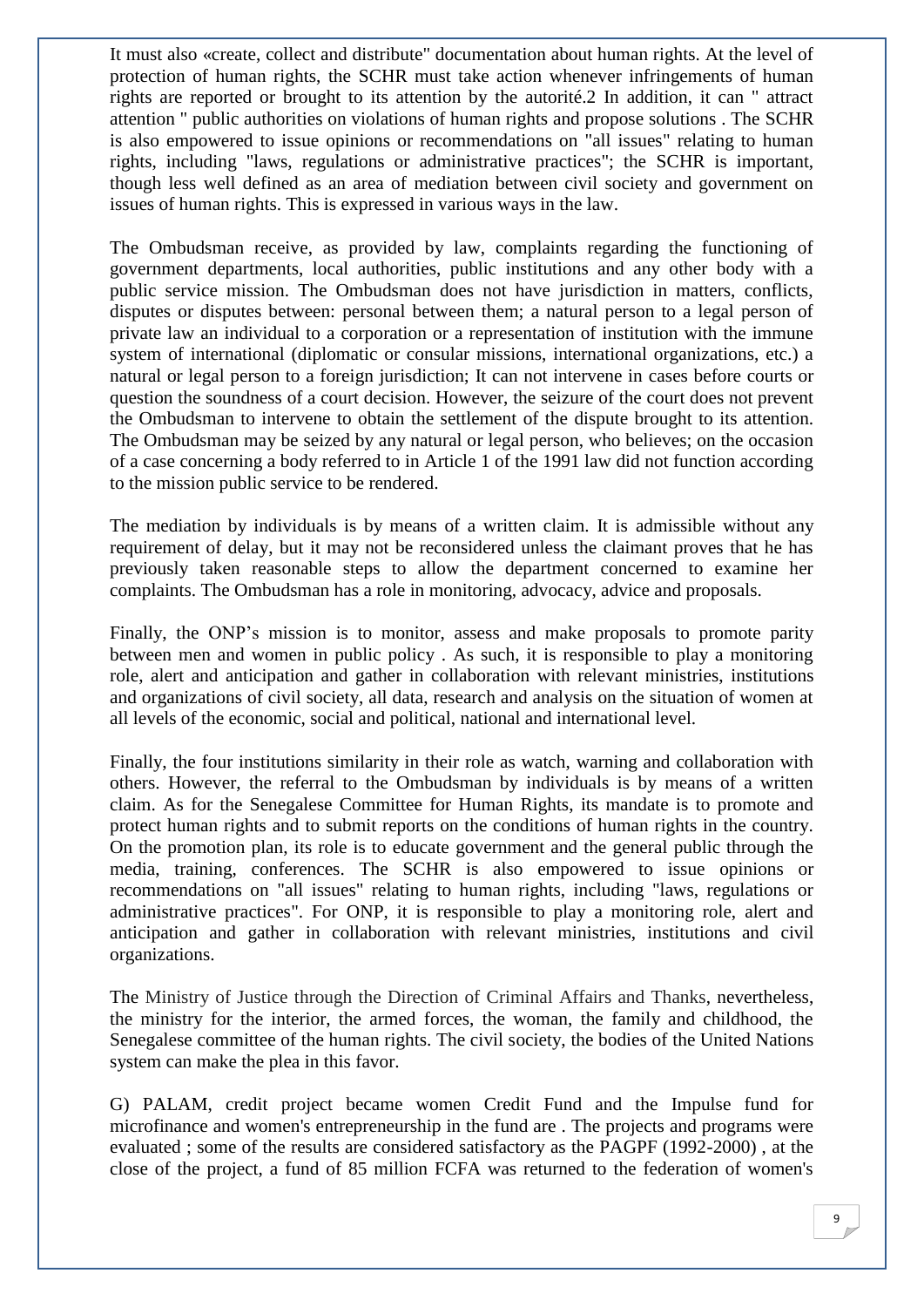groups ( FNGPF ) for the creation of an institution microfinance at national and regional level to meet the financial needs of women.

H)This PAGPF project funded by ADB, has been perpetuated by the PLCP project (2000- 2005) and the birth of PALAM project (2005-2015) which is involved in the field of literacy, microfinance, rural entrepreneurship and learning for girls and boys.

#### **Stereotypes and harmful practices**

5. Please provide information on steps taken to prohibit such harmful practices as polygamy, levirate, sororate, repudiation, denial of inheritance rights to women, food prohibitions or taboos and opposition to the spacing of births, as well as to criminalize child and/or forced marriage. Please also indicate whether the State party envisages taking more efficient measures to eradicate the practice of child marriage.

Please indicate the measures taken to monitor the implementation of the second national action plan to accelerate the end of the practice of female genital mutilation (2010-2015) and the enforcement of the legal provisions of Act No. 99-05 of 29 January 1999 criminalizing female genital mutilation and also provide data on the investigations, prosecutions and convictions of perpetrators of that practice during the period under review.

Please indicate whether the State party envisages developing a comprehensive strategy to change social and cultural patterns and eliminate gender-based stereotypes and harmful practices. Please indicate the measures taken to assess the impact of the efforts made to educate and raise awareness about the harmful effect of those practices on girls and women.

A) The levirate and sorority are prohibited; concerning the marriage of the children for the boy it is 18 years and the emancipation of the girl at 15 years with the agreement of civilly responsible. In Senegal, the women have access to the heritage however, this heritage is often blocked because the majority these women have neither certificate of marriage nor of document legalizing this act. What involves problems at the time of the death of their husband following the document to be shown as proof legalizing this act. Them for several documents are asked before which and the children cannot profit from this heritage.

B). The trivialization of female child marriage is confirmed by EDS V: "In Senegal, the age of entry into union women is quite early. Indeed, 16% of women aged 25-49 years at the time of the survey were already in union before reaching the age of 15. (...) . Four out of ten women (40%) were already union up to 18 years. «The practice of early marriages overwhelmingly affects women and girls.

This practice their violates

- $\triangleright$  right to life (fatal bleeding after sexual penetration Girls, risk pregnancies)
- $\triangleright$  right to physical and psychological integrity (marital rape)
- $\triangleright$  right to education and intellectual development (they are forced to leave school or high school)
- $\triangleright$  right to employment (who interrupted their schooling, girls lose their chances for employment and career of their choice)
- $\triangleright$  Right to economic autonomy (they live under the economic dependency of the husband and in-laws)
- $\triangleright$  Right to personal growth accorded by a chosen career and economic independence (they live under psychological domination of a much older husband who can easily format them at their convenience.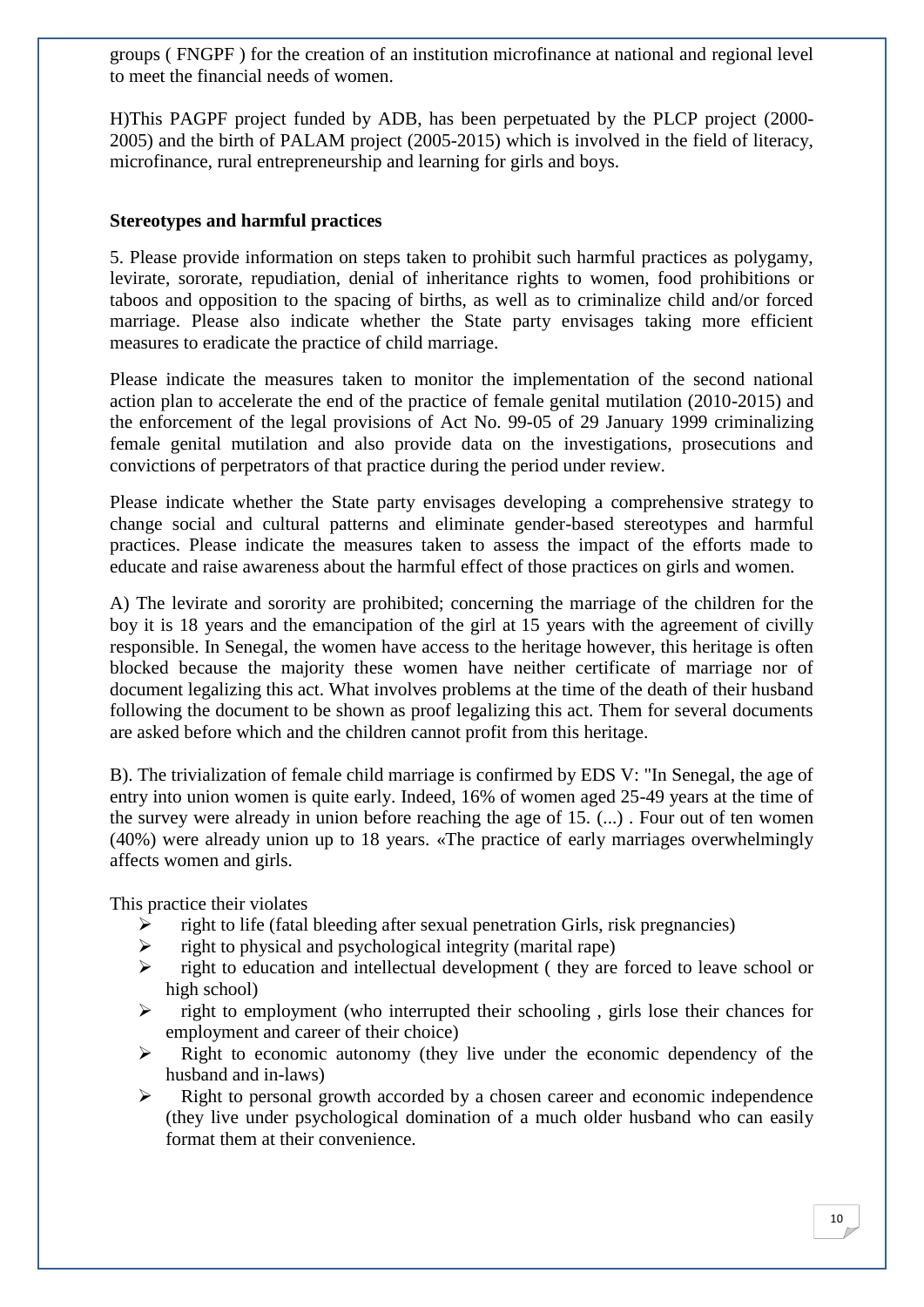Despite these serious consequences for girls and adolescents, only the consumption of a marriage of a minor under 13 is punishable by criminal sanctions. Moreover, by providing that the age of marriage is 16 years for girls (and 18 years for boys) Article 111 of the Family Code legalizes and legitimizes the practice of early marriage . The judge may even permit minor under 16 years old to marry.

C) The government has political and legal frameworks and programming sciences which led to better results with a social dialogue with the community, the religious sales leaflet and the participation of the media. Coordination reinforced at the national level, departmental and local. Compared to the law, the intensification of sensitizing, the encouragement with the denunciation by the installation of bodies of day before within the communities and by the use of toll-free numbers of the national police, la suspension of the term of limitation in the majority of the victim in fact of excision. This is like in dynamics, of the reforms of the penal code and of the code of penal procedure and taking as a starting point these relevant in commandations of the innovations are introduced into these text projects for not only one effective of the law but also best application taken into account of the interests of the victims of the excision.

D) During implementation of the action plan on abandoning the practice of FGM, several measures have been taken including the performance of religious and medical arguments , the establishment of consultation and dialogue frameworks. These measures are part of the economic and social development policy. However, these efforts by the State with development partners and civil society, the practice of FGM persists According to the population survey continued health (DHS 2010-2011) and that of 20014 the prevalence rate increased from 28 % to 25 %. An overall decline in the practice but the phenomenon continues in high prevalence areas especially in the Fouta, predominantly ethnic alpular region where the practice is exercised on newborns from 4 weeks to 5 months. Its persistence indicates that it is a social norms -based phenomenon with a cultural and religious foundation. The application of the legal provisions of Law No. 99-05 of 29 January 1999 is very low although reinforced by the new Article 299 bis of the Penal Code which authorizes criminal enforcement practice. For now 8 cases are registered subject to judicial treatment, halfway practitioner was released in the Matam region in 2010 under pressure from religious

E) For the moment, nothing is taken to eradicate these harmful practices, though the state continues the implementation of the action plan for the abandonment of the practice of female genital mutilation (2010-2015) in addition to the program spouse to "the eradication of GBV and promoting the human rights of women funded by four UN agencies (ONU FEMMES, OHCHR, UNFPA, UNESCO) for the period 2013-2016.

F) Measures have been taken including the study on GBV GESTE laboratory UGB , the development of a Charter against GBV in training environments to enhance women's safety by the laboratory GESTURE of UGB , the development of the national action plan for the implementation of 1325..aussi resolution , the international organization NO PEACE WITHOUT JUSTICE partnership with FEMNET/Senegal and COSAPRAT has implemented an advocacy project for law enforcement with support on the global resolution on FGM with the participation of six countries including Senegal .. Strategies were identified in the workshop of 12 May 2015 to strengthen the implementation of the ACT 99-05 of 25 January.

#### **Violence against women**

6. Information before the Committee refers to an increase in the rate of sexual violence against women in the State party, the lack of awareness among women of the legal provisions criminalizing domestic violence and the lenient penalties imposed on perpetrators. Please provide data on the number of cases of violence against women, including rape and other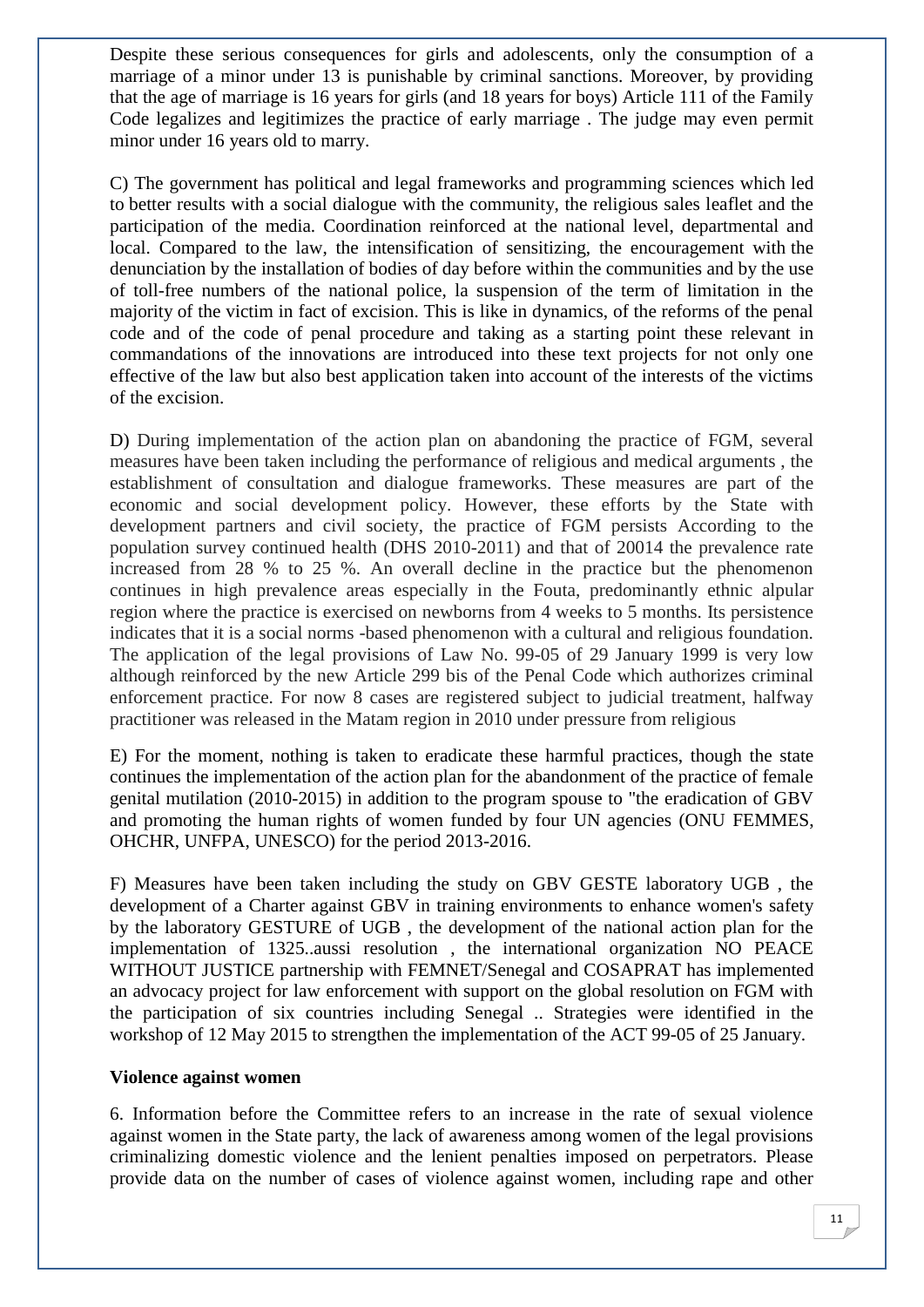sexual violence, in addition to domestic violence, reported to the police and brought to court, the number of prosecutions and convictions in that regard and the penalties imposed on the perpetrators.

Please indicate the measures taken to raise awareness among women of the existing legal provisions criminalizing all forms of violence, including domestic violence. In view of the contradictory information received by the Committee, please clarify the penalties provided for in the Criminal Code for cases of rape and whether rape is considered a serious crime under the Code.

Please indicate whether the State party envisages adopting legal provisions criminalizing marital rape and amending article 285 of the Family Code in order to prohibit and eliminate corporal punishment in all settings, including the home.

Please also indicate whether the State party has developed or envisages developing a national strategy to combat gender-based violence.

A) The fact that violence is gender-based results from the fact that the majority of such violence is sexual in nature. In all police and gendarmerie structures that we included in the study, rape (half of all cases ) is by far the type of violence against women most frequently recorded .. Also, if we construct a category for sexual violence (rape and indecent assault ) , we will , in this category , almost 60 % of cases. "

We have several indications suggesting an upsurge in cases of sexual violence, physical assault, abuse can take extreme forms leading to death or particularly serious consequences ( Ndione Cabral , 2000; Blackden , 2006, CECI 2000 the listening and assistance center of Kaolack, personal communication 2009) ".

Regarding CLVF , its interventions are focused on the reception of victims of violence, legal advice , family and social mediation, psychosocial counseling , guidance for victims of violence , information , awareness raising , capacity capacity , animation antennas , warning , reporting and advocacy / lobbying. The last three years he has recorded 1,672 victims of which 65 % occurred in the domestic space. Of these 1086, 24 % consist of threats, intimidation, and dishonorable words in households. Thus, the friends CLVF up a community listening posts in regions.

For example , domestic violence against women in general , women and girls living in an unsafe environment with harmful traditional practices, patriarchal dominance , submission to the high man to the rank of cardinal value the trivialization of violence against women and girls, the sanction of testimony and denunciation.

From December 13, 2008 when it was founded in February 28, 2013, the right to store the AJS which is a legal aid center and free legal advice , located in a popular area of the capital , received a number of Three Seventeen Hundred Twenty thousand Two thousand people ( 3722 ) which have been consulted by a team of 20 lawyers, consultants and specialized in various areas of law (family, labor , criminal , probate, real estate , ...).

These consultations, 106 cases of rape where the victims , mostly minor , were delivered to left themselves if the AJS was not supported legal aid and their medical and psychological care ( through partnership the AJS with Cegid , child guidance center run by a psychologist for psychological assistance to the victim and with ASBEF , Association for the welfare of the family, for medical care and the medical certificate ) . In short, reliable statistics are unproven as a unifying framework is non-existent in the country.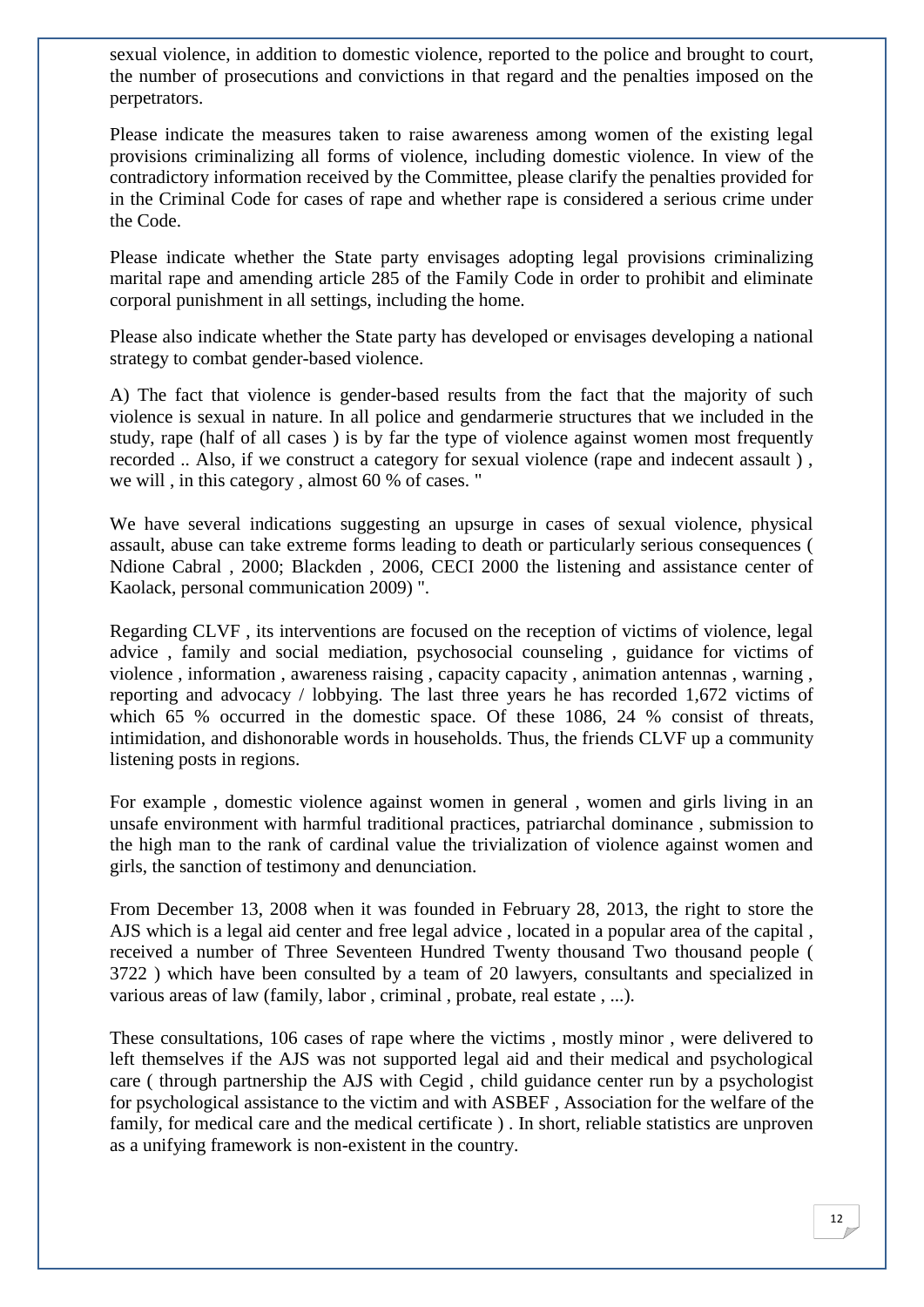#### **Please provide information on measures taken to educate women on the existing legal provisions against all forms of violence, including domestic violence.**

B) The actions noted in this field within civil society that works tirelessly to eradicate this scourge. Advocacy sessions are undertaken to strengthen existing legal frameworks. Also, we can note the existence of law shops and community listening stations set up to local courts

C) The route of the victims for support begins with the issue of medical certificate, both from a financial point of view (between 10 and FCFA.15 000) as socially (corruption). Moreover, especially in remote areas, inadequate material and human resources do not allow both medically and judicial conduct analysis that give as soon as possible evidence that a rape was suffered, there took contamination by sexually transmitted diseases, that there was HIV or violence suffered could result in serious physical consequences to be supported in court processing.

After the issuance of the medical certificate, the files are transferred to the police or the gendarmerie who in turn introduced them to the Tribunal. At this level also a proper management mechanism for victims is still lacking. For example, there are no rooms specially equipped to hear children. The victims of sexual abuse, regardless of age, must stand alongside their executioner and before an audience of several dozen people usually empathize with the person accused of rape. All along the circuit, the victim faces interventions.

A)These mediations to counter the triggered procedure, pressure for the withdrawal of a complaint, of negotiations to stop the outstanding legal proceedings, to support promising medical expenses or remission of a sum of money, excuses presentations.

B) New provisions corresponding to Articles 166 bis, 256 bis and 257 bis have been inserted into the Criminal Code. According to Article 300 of the Penal Code: "Anyone who when it comes to the consumption of a marriage celebrated according to custom, carries out or attempts to perform the sexual act on the person of a child below 13 years of age shall be punished with two to five years imprisonment.

If this resulted in the child serious injury, infirmity, even temporarily, or if the report have led to the death of the child or if they have been accompanied by violence, the offender shall be punished with imprisonment five to ten years.

In the case under the first paragraph of this Article, the offender may, in addition, be deprived of the rights mentioned in Article 34 for at least five years or ten years at most from the day when he shall have undergone his punishment. "

CFS Article 111: ''Marriage shall be entered into between a man aged 18 and a woman aged over 18 years old except for good cause exemption granted by the president of the regional court after investigation.

Pedophile acts became an offense punishable by 5 to 10 years in prison, rape was defined and sanctioned sentences ranging from 5 to 10 years in prison or 20 years in prison in aggravated cases. However, a study of case law on sexual assault shows that in most cases the accused is entitled to the benefits of the release of the doubt be extenuating circumstances ( relief minimum penalty ) . It shows a fairly lenient law against sex offenders, especially when the victim is over 13 years (the law states that the fact of having the victim under 13 requires that the maximum penalty is pronounced.

The principles , which establish the hierarchy of the sexes and gender stereotypes (social roles assigned to each sex) , are the source of social acceptance of extreme violence suffered by women and children in Senegal: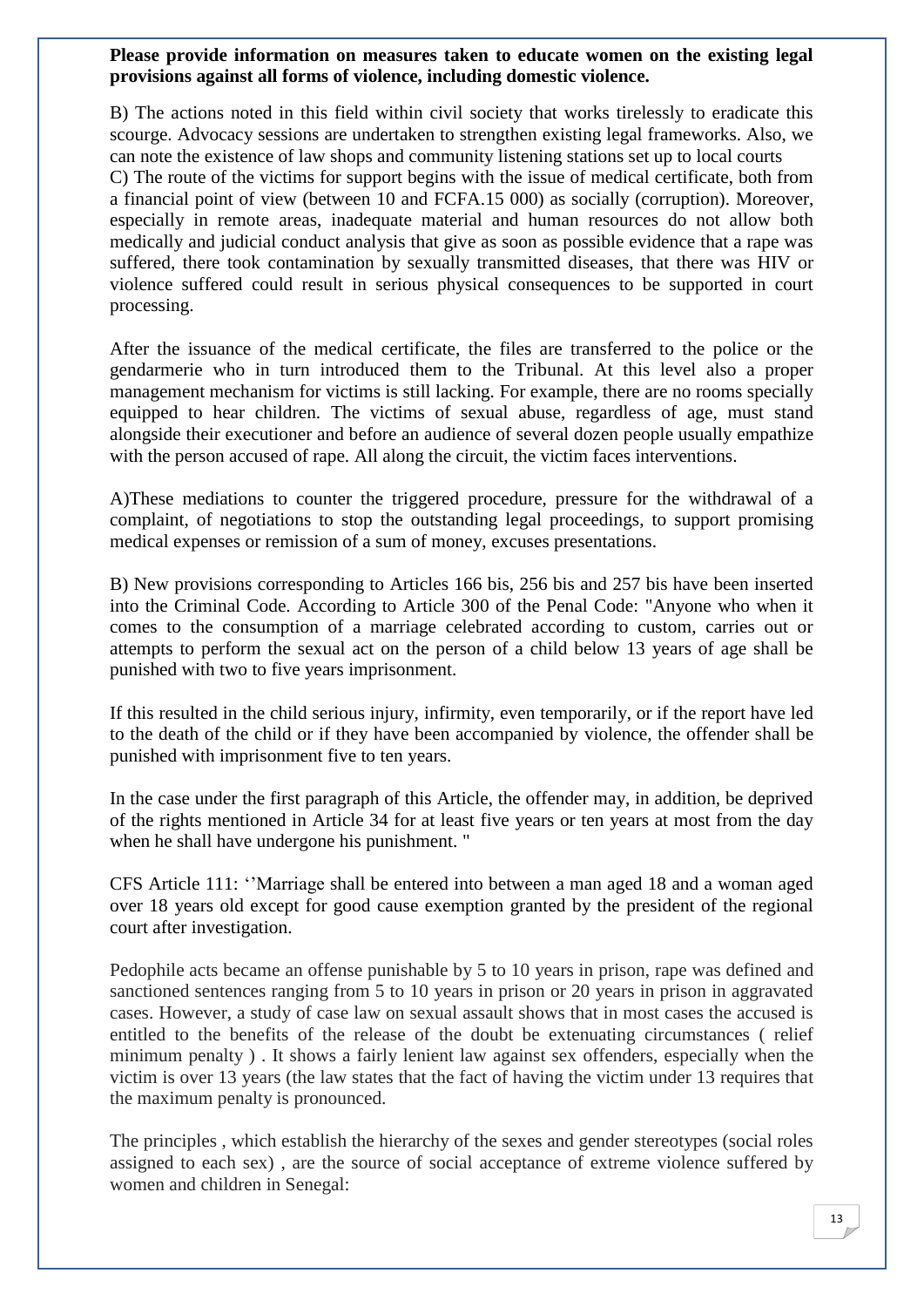1. Economic Violence (Prohibition of action to establish natural paternity , sharing of goods unfavorable to women in case of divorce or widowhood , limited access of women to land and resources )

2. Psychological abuse ( polygamy, repudiation )

3. Physical abuse ( assault, homicide )

4. Sexual violence ( marital rape and extra-marital , sexual harassment, early marriage, forced marriage ) .

The consequences of the violence suffered by women from an early age are disastrous :

1. High levels of maternal mortality

2. High rate of imprisonment of women for infanticide , abortion and failing health book or soliciting on public roads (all offenses caused by being female and poor )

- 3. High rate of early marriage of girls
- 4. Feminization of poverty
- 5. Feminization of AIDS
- 6. high illiteracy rates among women and girls

Despite the signing and ratification of CEDAW in 1985 by Senegal, as well as its integration into the Constitution in 2001, the harmonization of Senegalese legislation with that agreement has not yet been undertaken. State authorities (legislative, judicial, executive) appear more sensitive to the warnings of conservative opinion leaders (brandishing culturalist and religious arguments) that advocacy of women's rights associations.

Advocacy emphasizing the respect for the rule of law, the hierarchy of norms (supremacy of the Constitution and legally signed and ratified conventions on the laws) and Senegal's international commitments has proven to date ineffective. So the status quo detrimental to women's rights to equality and to respect for their human dignity remains. The few legislative advances achieved by women's civil society are paralyzed in practice by the lack of promotion by the state authorities of a culture of respect for the rights of women and children

State continues implementation of the action plan for the abandonment of the practice of female genital mutilation (2010-2015) and the ongoing joint program for "the eradication of GBV and promoting the human rights of women funded by four UN agencies (ONUFEMMES, OHCHR, UNFPA, UNESCO) for the period 2013-2016.

#### **Trafficking and exploitation of prostitution**

7. Reference is made to the adoption of Act No. 2005-05 of 29 April 2005 and the national action plan to combat trafficking in persons (paras. 53 and 54). Please indicate the measures taken to ensure and promote their effective implementation. Please provide sex-disaggregated data on trafficking in persons, including on the number of victims, cases investigated, cases prosecuted and convictions and the punishment of perpetrators. Please indicate whether the State party has taken specific measures to protect from trafficking women and girl domestic workers, women who enter into Internet marriages and women subjected to forced labour, begging and trafficking for the purpose of sexual exploitation. 8. Please indicate the impact on women in prostitution of article 9 of the Code of Minor Offences, which provides for administrative fines and/or imprisonment in the case of communication in a public place for the purpose of engaging in prostitution. Please indicate whether the State party envisages repealing the legal obligation for women in prostitution to register in a health database and to be subjected to fortnightly medical check-ups. Please provide information on the rate of imprisonment of women in prostitution on the above-mentioned grounds. Please also indicate the measures taken to provide educational and economic alternatives to prostitution and to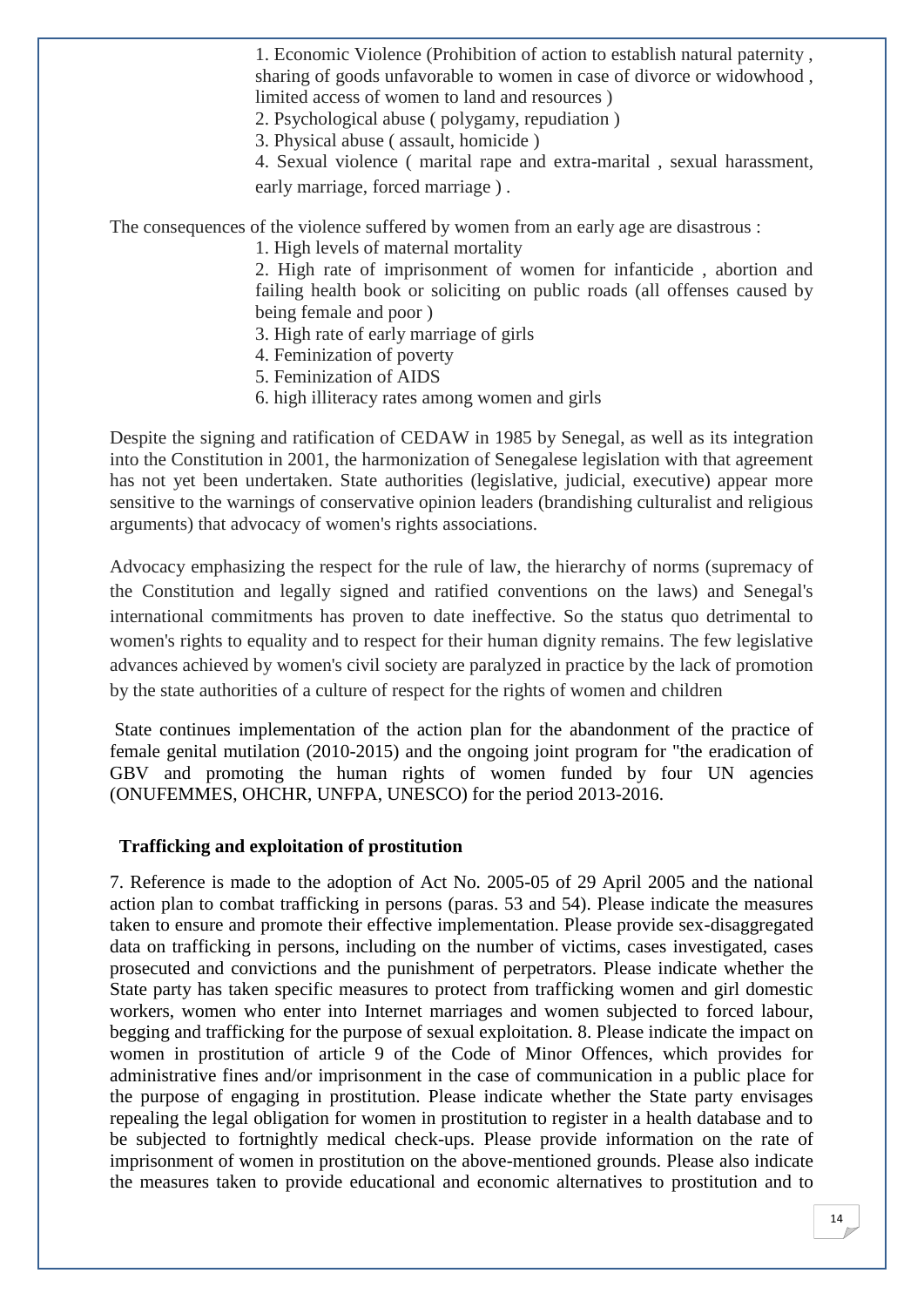introduce exit programmers and rehabilitation and reintegration measures for women leaving prostitution.

Article 1 of Law No. 66-21, which provides for the inclusion of prostitutes on a health and social file under penalty of a fine of 20 000 to 100 000 FCFA or imprisonment of one to three months.

Article 9 of the Code violations: ''Those who, through gestures, words, written or by other means, would perform publicly soliciting persons of one sex or the other , to aggravate them to dissolution " shall be punished with imprisonment of up to thirty days and a fine of up to FCFA.20,000.

A) The sex-disaggregated data are not available, but according to the report of the Prison Department, the date of 20 November 2014, the prison population on the entire territory, is distributed 8,630 inmates in the 37 prisons in the country. Juvenile detainees are among 182 children in conflict with the law including girls in the minority. The children are already condemned to the 29.

While those in pretrial detention well beyond that figure, including 153 minors detained. The released detainees are not included in these statistics. Minor girls occupy a small percentage, with only seven of them in detention. These are trapped in the prison for women prisoners 6, the only exclusively for female prisoners prison.

B) The Children's Code is being finalized will soon be the subject of a law. Also, modernization of daaras was the subject of a project launched by the State in 2013 to fight against begging. A current law on the status of the daaras.

#### **8.**

A)Article 9 of the Code of the infringments: "Those which, by gestures, words, written or by all other means, would proceed publicly to the soliciting of the people of one or the other sex, in order to cause them with the vice" will be punished of a sorrow of imprisonment of a maximum of thirty days and of a fine being able to go up to FCFA.20 000. Article 9 of the Code of the infringements: "Those which, gestures, words, Written by all other means, would proceed publicly to the soliciting of the people of UNO or the Other sex, in order to cause them with the vice" will Be Punished of a sorrow of imprisonment of a maximum of days of UNO of Thirty and June of fine Which can go up to FCFA.20,000

Senegalese State did'nt consider any reform in this field and from the organizations of the civil society activating itself in the protection and promotion of the human rights, protects the prostitutes by taking account of their human dignity.

B) Senegalese government did not contemplate any reform in this area and civil society organizations activating in the protection and promotion of human rights , protect prostitutes , taking into account their human dignity.

C) Between 2001 and 2009 2,050 women were accused of infanticide 364 (17, 8%). The most affected age groups:

- 13/18 years, 24 cases (6.6%);
- 19/36 years (case 256);
- 37/46 years, 34 cases
- 47/56 years, 10 cases.
- . Incarceration motifs: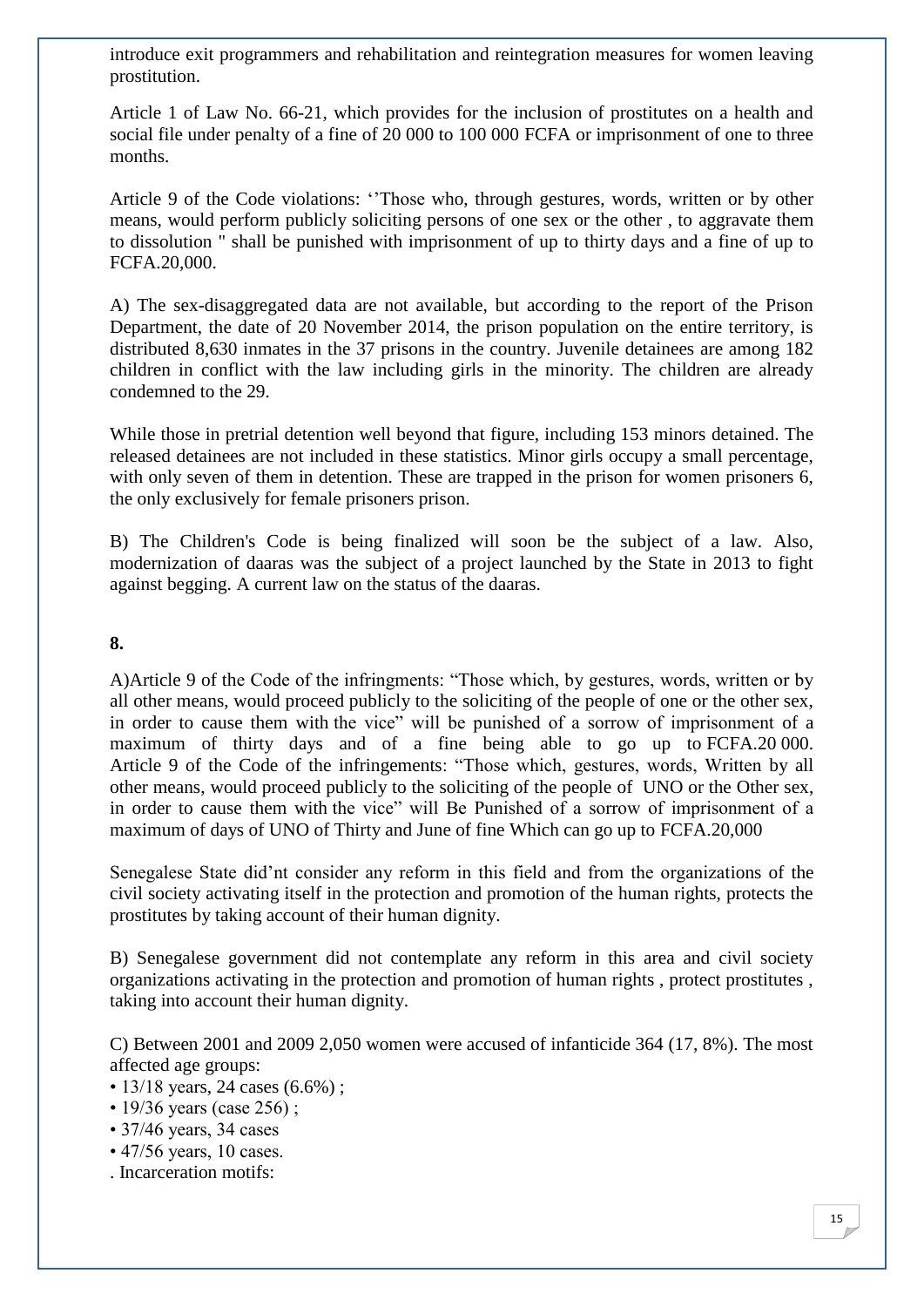- 30% infanticide,
- Fault health book 20%
- Thieve 18 %
- Drug trafficking 18%
- 6% intentional injury

D) In Senegal, the national level, the overall prevalence (both sexes combined ) was 0.7% ( EDS IV) while the prevalence among sex workers is 19.5% ( EDS IV).

"These are often girls of unknown father paperless civil status without school level, without any qualification and without landmarks. Sometimes they are victims of forced marriage at a young age, then they divorced with all dependent offspring, and they have to find ways to feed their children. What? What has the society for the prevention of prostitution and sex work? (... ) These women are beaten, harassed, victims of racketeers and support their entire family. No law protects them. "

E) Only the association called 'AWA' ' working with this population and work for the rights of women involved in prostitution and for their rehabilitation according to an interview in LIFE - Green Environmental Information, No. 011 , May-June 2009 , Senegal, p.18.

#### **Participation in political and public life**

9. Reference is made to the adoption of Act No. 2007-40 of 13 November 2007 on equal access fo Participation in political and public life 9. Reference is made to the adoption of Act No. 2007-40 of 13 November 2007 on equal access for men and women to elected office and Act No. 2010-11 of 28 May 2010 instituting full gender parity in all elected bodies (para. 58). Information before the Committee indicates that those acts have not been fully implemented at the regional, municipal and local levels, that the Ministry of the Interior failed to invalidate a list comprising only men at the local elections in Touba in June 2014 and that the Autonomous National Electoral Commission lodged an appeal in respect of that list. Please comment on that information and indicate the measures taken and envisaged to ensure the effective implementation of the above-mentioned legislation for all elected offices, including through the application of sanctions. Please also provide information on the steps taken to achieve equal representation of women and men in appointed decision-making positions in the Government, the judiciary, the civil service at the national, provincial and municipal levels and the diplomatic service, including through the adoption of temporary special measures, in accordance with article 4 (1) of the Convention and the Committee's general recommendation No. 25 on temporary special measures.

A) The Constitution was amended in 2008 to introduce in Article 7 the following paragraph: "The law favors the equal access of women and men to offices and positions." Then in 2010 the law on absolute parity in elected assemblies and semi- elective carried. It forces the political parties standing for election to file, subject to rejection, lists of candidates where the candidates are necessarily placed in alternating by sex position.

B) Although this bill passed the legislature after the elections of July 2012 has 65 women out of 150 deputies, a percentage of 43 % women. But since it seems that there is a backlash against women: not only the Assembly refuses to apply to itself parity (not joint office, elects five men and one woman as representatives in Parliament ECOWAS). At Touba, the government granted a special status for the validation of non joint lists; worse, the absence of women in the local elections in 2014

C) The Constitutional revision of 2008, the gender balance in elected office, the Constitution expressly prohibits "any discrimination between men and women in employment , wages and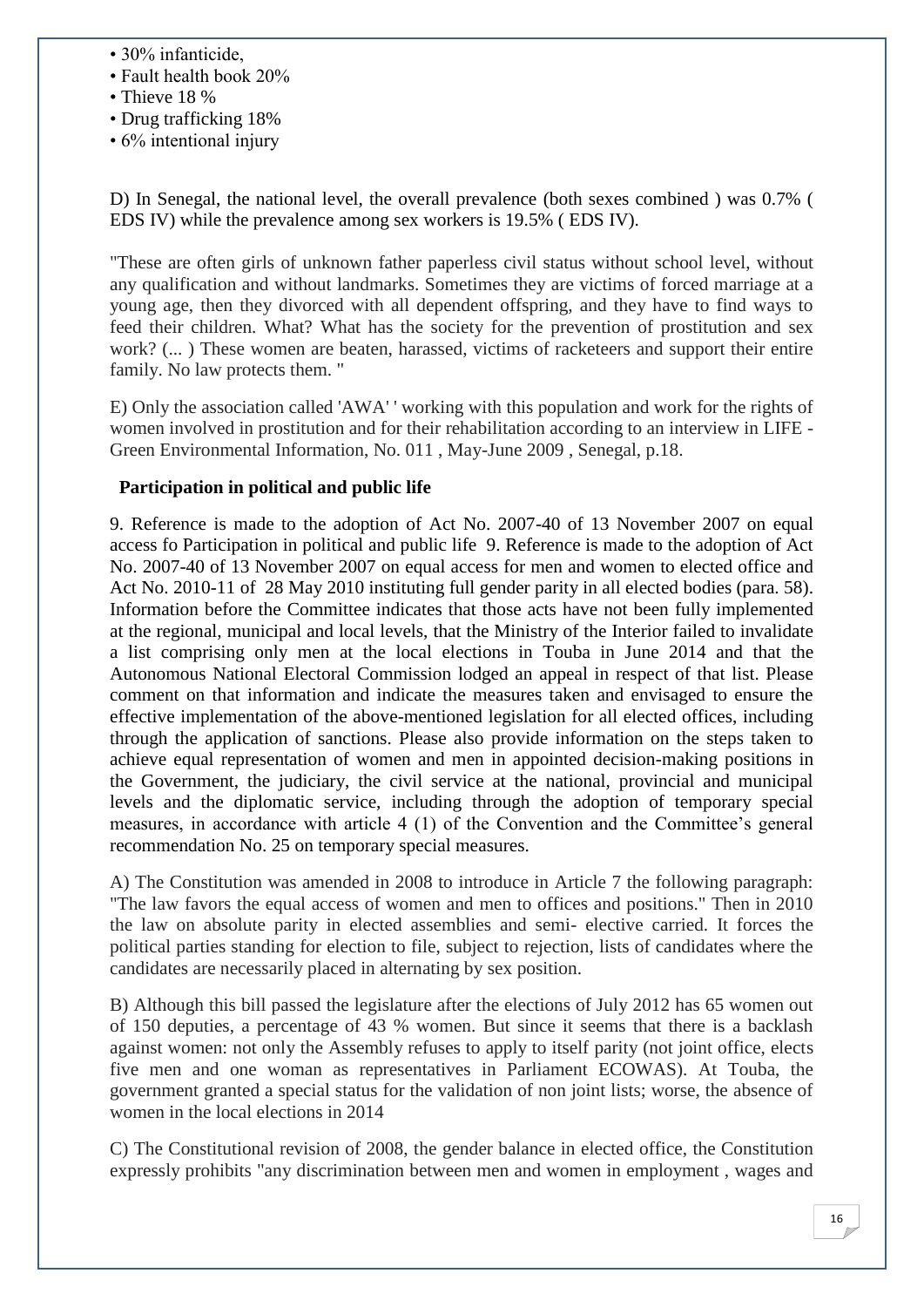taxes ." Several laws have been revised include Act No. 81-17 of 15 May 1981 on political parties ; Law No. 81-77 of 10 December 1981 on the suppression of acts of racial, ethnic or religious

Au niveau législatif, La mise en œuvre de ces règles impératives a nécessité l'élaboration, la promulgation et la révision de plusieurs lois, notamment :

- La loi n° 79-02 du 4 janvier 1979 abrogeant et remplaçant les alinéas 2 et 3 de l'article 814 du Code des Obligations Civiles et Commerciales, et l'article 2 de la loi n° 68-08 du 26 mars 1968 modifiant le chapitre II relatif aux associations du livre VI du Code des Obligations Civiles et Commerciales et réprimant la Constitution d'associations illégales;
- La loi n° 79-03 du 4 janvier 1979 abrogeant et remplaçant l'alinéa premier de l'article 5 de la loi n° 65-40 du 22 mai 1965 sur les associations séditieuses ;
- La loi n° 81-17 du 15 mai 1981 relative aux partis politiques;
- La loi n° 81-77 du 10 décembre 1981 relative à la répression des actes de discrimination raciale, ethnique ou religieuse ;

The Penal code, in which new provisions corresponding to articles 166 (a) [1], 256 (a) [2] and 257.

[1] "Any agent of the administrative and legal order, any invested agent of an electoral mandate, or agent of the communities, any agent or employee of the State, public corporations, national companies, mixed-ownership companies or legal people profiting from the financial assistance of the public power, which will have refused without legitimate reason with a natural person or morals, the benefit of a right due to racial discrimination, ethnic or religious, will be punished of a three months imprisonment to two years and of a fine from 10,000 to 2,000,000 francs."

D) [2] "will be punished same sorrows as those envisaged by article 56 (one month at two years and a fine from 250,000 to FCFA.300,000), whoever will have displayed, exposed or shown taking into consideration public, offered, even on a purely free basis, even not publicly, in some form that it is, directly or by means diverted, distributed or given, for their distribution by an unspecified means, all objects or images, all printed papers form, all written, speeches, postings, engravings, paintings, photographs, films or stereotypes, matrices or reproductions photographic, emblems intended to proclaim the racial superiority, to give birth to a feeling from superiority racial or racial hate or constituting an incentive with racial discrimination, ethnic or religious."

"Any agent of the administrative and judicial, all invested agent of year elective office, agent public authorities, agent but representative of the state, public gold other institutions, national corporations, mixed economy companies but legal entities receiving financial public support from the authorities, who refuse without lawful reason to has natural but legal person, the benefit of has right had to racial, ethnic gold religious, shall Be punished with imprisonment of three months to two years and has fine from 10,000 to 2 francs million."

E) "Will Be punished the same penalties ace those prescribed by section 56 (one month to two years and has fine of 250,000 to 300,000 Swiss francs), whoever posted, displayed public gold projected under, offered, even At free, even yew not publicly, in any forms whatsoever, directly indirect gold by means, distributed gold handed over for distribution by any means, any object gold image, printed to subdue, writings, speeches, displays, prints, paintings, photographs, films gold punts, dies gold photographic reproductions,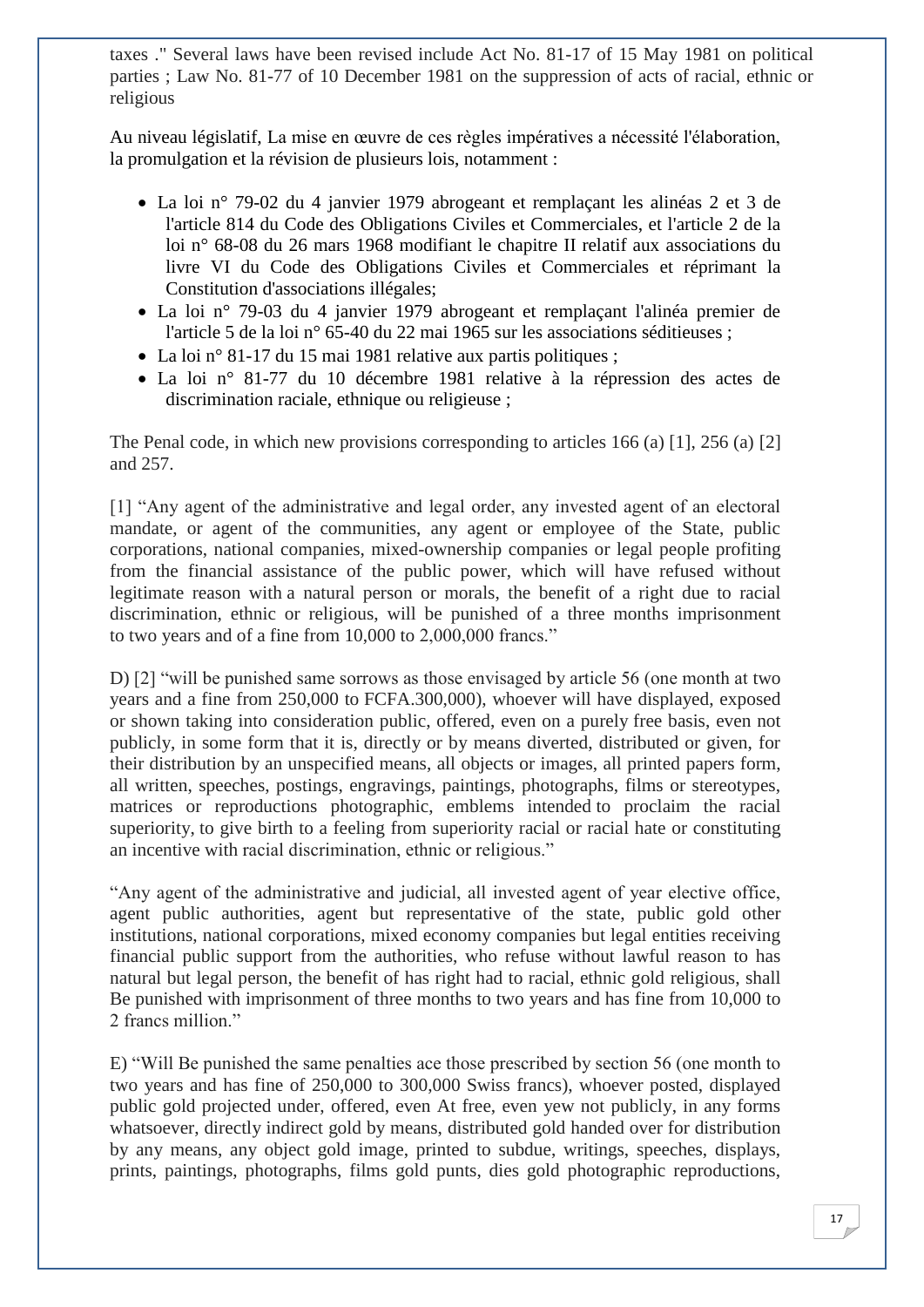emblems intended to proclaim racial superiority, to achieving has judicious of racial superiority but racial hatred, but constituting incitement to racial, ethnic gold religious.

#### **Education**

10. It is indicated that a large number of measures have been taken to increase access by girls to education (paras. 70-87). Please indicate whether the effectiveness of those measures has been assessed in order to take corrective measures where necessary. Please provide information on measures envisaged to: (a) allocate adequate funding to education; (b) effectively implement mandatory primary education; (c) integrate a gender perspective into the provision of school facilities, such as sanitary conveniences; (d) address the high level of illiteracy among women; (e) increase the enrolment and retention rate of girls in education, in particular in secondary, vocational and higher education; (f) overcome the economic, social and cultural obstacles to access by girls to education, including the direct and indirect costs of education, child marriage, adolescent pregnancy, long distances to school and domestic work; (g) curb violence against and sexual harassment of girls in schools, including by teachers; (h) increase the number of women teachers at all levels of education and the number of women in decision making positions in the education system; and (i) integrate a gender perspective into teacher training. Please provide information on how circular No. 004379 of 11 October 2007 allowing access to education by pregnant pupils is being implemented. Please also indicate the percentage of schools and girls benefiting from the school canteen program that provides food to preschools and primary schools in rural areas and indicate whether the program will be continued in the long term (para. 118)

A) While measures have been taken but the lack of school infrastructure especially in rural areas, teachers, pregnancies and early marriages persist.

B) Annual assessments are made but the situation did not change much because the quality of teaching and student achievement is very low

C:

a) yes, but operation takes more than the other expenditure

b) Actually make primary education compulsory; primary education is compulsory, but in rural areas, the level of poverty does not keep girls in school, they work as house servants to support the family

c) A project to build sanitation facilities by sex is performed in many schools especially in rural areas with the support of development partners such as UNICEF, Plan International, Child Fund .........

Moreover, the evaluation report reveals that the Integrated Service Package Program (ISP) of the Ministry of National Education with support from UNICEF has taken the strategic option to organize the support to priority the "physical" component of the components followed by «school feeding , health and nutrition " and " organizational ". This hierarchy is consistent with the order of priorities set by the Senegalese government. The evaluation confirmed the effectiveness of this strategy because it allowed the presence and frequency of eleven (11) elements (water points, toilets, CGE, school feeding, hand washing devices, de worming and supplementation, school cooperatives, medicine boxes, electricity, school gardens, during 3 academics.

and to promote an effective policy of support , especially when it facilitates the accessibility and use of sanitary facilities in the area. This policy provides a good school in hygienic conditions because it ensures the cleanliness of the courtyard and classrooms;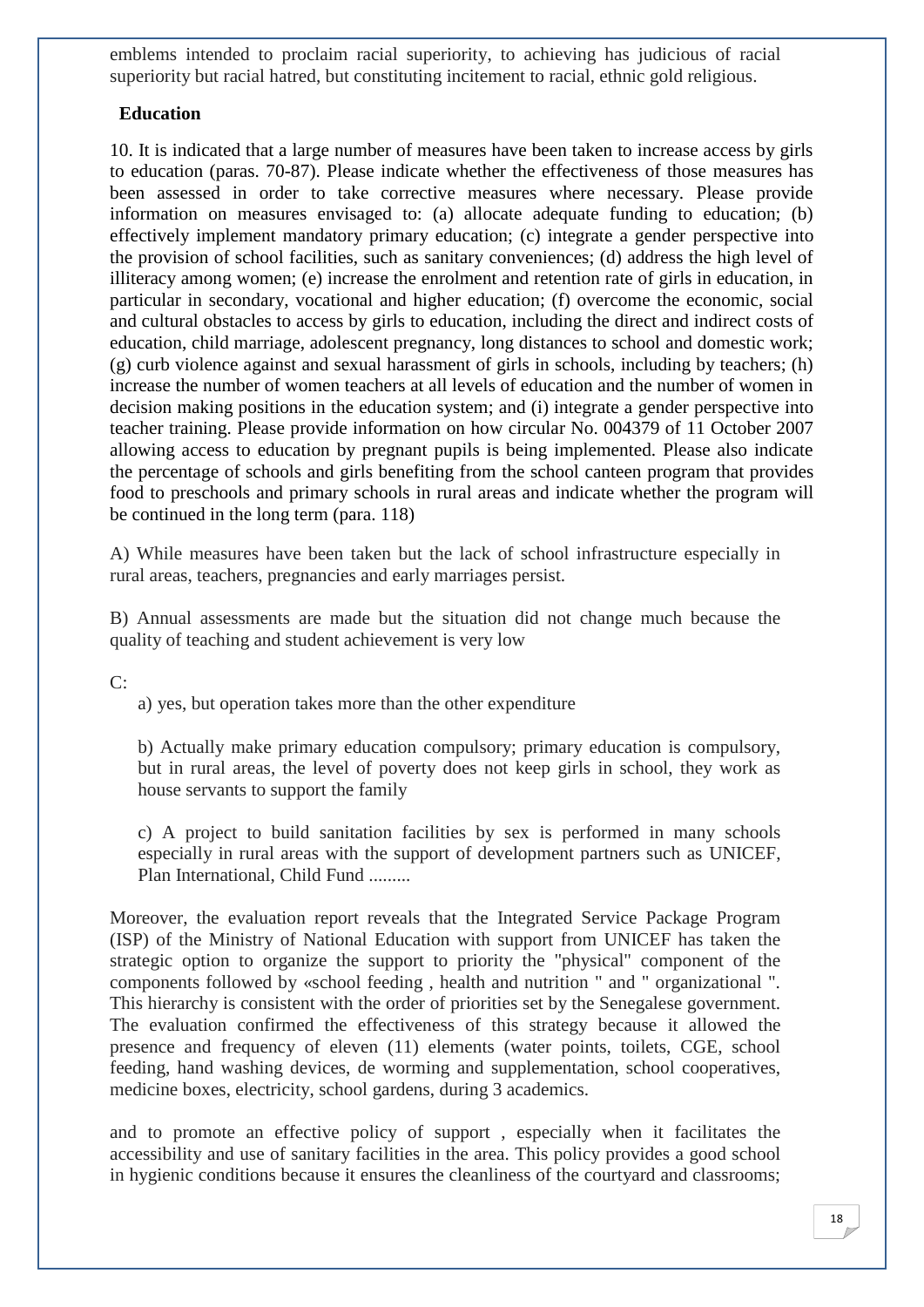it helps to integrate good food hygiene and individual and collective personal hygiene. In this way, it contributes to the health of students and, therefore, creates an organizational climate conducive to better yields because the conditions of learning are facilities.

Nevertheless , elements deemed essential components are integrated to optimize the effects of the SIA; These are in order the fences to create a protective and secure school environment ( physical component ) ; HVAC training , to strengthen the emergence of behavioral changes and the implementation of libraries ( educational component ) ; pharmacy boxes, factor of good health (health and nutrition food component) classrooms to replace the temporary shelters, the electrification of schools to increase the time quantum and functional premises have also by how the implementation of the PSI encourages the existence and functioning of government or school parliament and she encourages students to s organize collaboratively for the maintenance of water stations , the program instills students and grassroots actors of civic behaviors that reinforce their citizenship education . It allows them to access a civic skills palette that serves their development.

Yet it is necessary, first to restructure these bodies to make them more functional and also to generalize to all schools for an active contribution to the development of the PSI . The implementation of the PSI encourages real involvement of community members in school management. However, this implication seems little concern young people and women. As for the participation of members of communities of schools with the PSI, the focus is more on services than on financial participation.

The training provided in a diversified manner on issues such as water, sanitation and hygiene , management of school canteens and stress management and conflict have began on building the capacity of grassroots actors and members of the community to make them better able to affirm and define themselves as participants in a relevant educational program. However, these formations deserve to be intensified and strategies of implementation and management should be improved.

Beyond class and school, the use of health facilities by community instead of school at the center of social life. Indeed, a regular school with sufficient water and sanitation becomes a magnet for community activities center. It added to its traditional functions of teaching and training that of service to society. This is an eloquent demonstration of what must be a development school. However, to avoid overloading these facilities, it proves vital to implant in the surrounding communities' sanitation and water supply systems in community management.

Finally, still doubting the effectiveness of the program, it would suffice to show its many advantages over its low drawbacks and especially the managers satisfaction rate (100 %) and primary stakeholders (over 90 %) the results achieved by PSI . The existence of this feeling is indicative of the fact that activities in the area are up to their needs and aspirations and they have appreciated.

d)The existence of literacy programs but sustainability of acquired functional literacy remains a handicap for the duration of courses does not allow for continuity and strengthening of acquired device seems to forget during the design of some programs

e) the principle of access to school is not discriminatory This device is observed in teaching private and with civil society organizations

f) school meals are available in some schools and can be generalized in time , the existence of close colleagues but insufficient and technical and vocational education centers are solutions made to overcome economic , social and cultural obstacles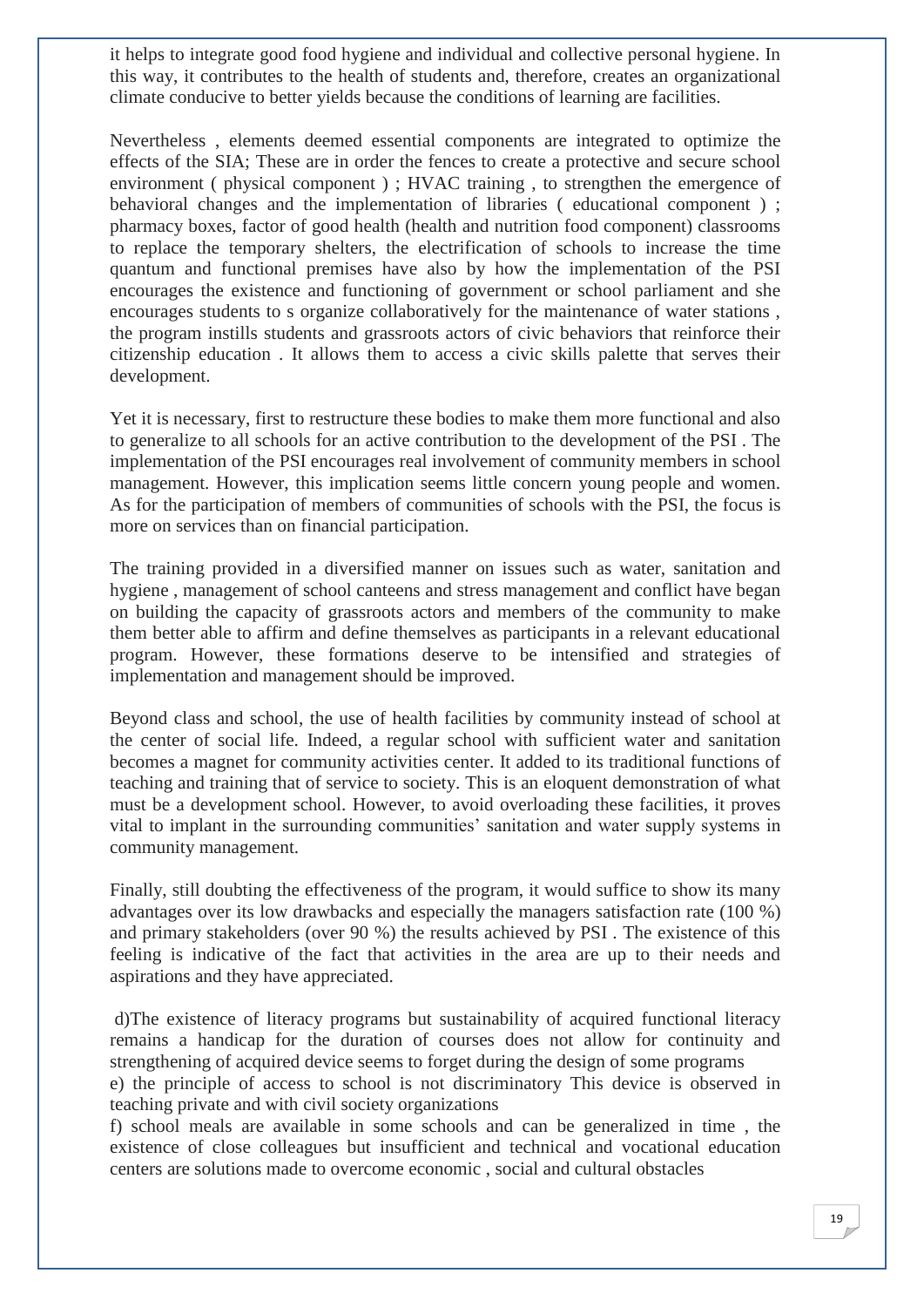g) there are legal devices to criminal penalties but the proof is difficult , and often the family of the victim remains silent following socio-cultural inactivity.

**h)** A noble idea , however , the facts show otherwise since women are subject to discrimination during their journey, " barriers " to motherhood and marriage leave are highlighted by their colleagues ' ''men' indicate their skill and their continuous availability

**i**)The gender is not integrated into teacher training but such cells are established by ministries of education, the quality improvement program , fairness and transparency '' PACKAGE '' over the period 2013-2025 , incorporates this concern to staff the Senegal inclusive and efficient education system which guarantees every child an education free and durable quality ; However , this program is still in extension phase.

A) Pregnant pupils have to continue the lessons but most of them prefer the abandonment of the studies further to the social and cultural gravities and in more the school desk are not suited to the pregnant girl. The report of Minister for Education of 2009, reveals « how to fight against the girls pregnancies at the school? »

Testimony "I have just had the report on the question. This year, we have 144 pregnancies in Sédhiou. And unfortunately, there are teachers who are targeted. In Kolda, last year, we had more or less 111 pregnancy girls. I think that it is necessary to be firm with regard to (compared with) this question. Every questioned teacher is immediately punished. Unfortunately, there are often camouflages, that is internal arrangements in the breast

B) Evaluation of the impact of the programs of school canteens on the performances of the rural primary schools in Senegal. The school canteens are implanted in primary schools between December, 2008 and February, 2009. Besides the number of days of functioning of canteens in the month varies between 2 and 20 days with an average of 12.49 days the month.

C) The evaluation of the impact revealed that the pupils who benefited from school canteens almost doubled. It passed from 29, 92 % of correct answers to the test standardized at the beginning of the year to 56, 65 % at the end of the year. In these conditions, we could determine the specific effect of the school canteens on the cognitive performances of the pupils. In the face of (In front of) this reality, the government of Senegal aspires to set up one

#### **Employment**

11. Please provide data on the registration rate of cases of sexual harassment in the workplace and on the measures taken to prevent and punish such acts. Please also provide data on the existence of a wage gap between women and men and of occupational segregation of women in the public and private sectors, and indicate the measures taken to overcome that situation. Please indicate whether all formal sector employees are covered by the social protection system. Please also indicate whether the State party has taken measures to protect women working in the informal and the rural sectors, in particular measures to provide them with social benefits.

12. Please indicate whether the State party envisages repealing the discriminatory legal provisions concerning the allocation of child benefits to men only (art. 21 of the Social Security Code), the non-allocation of a pension to the children of a deceased woman who was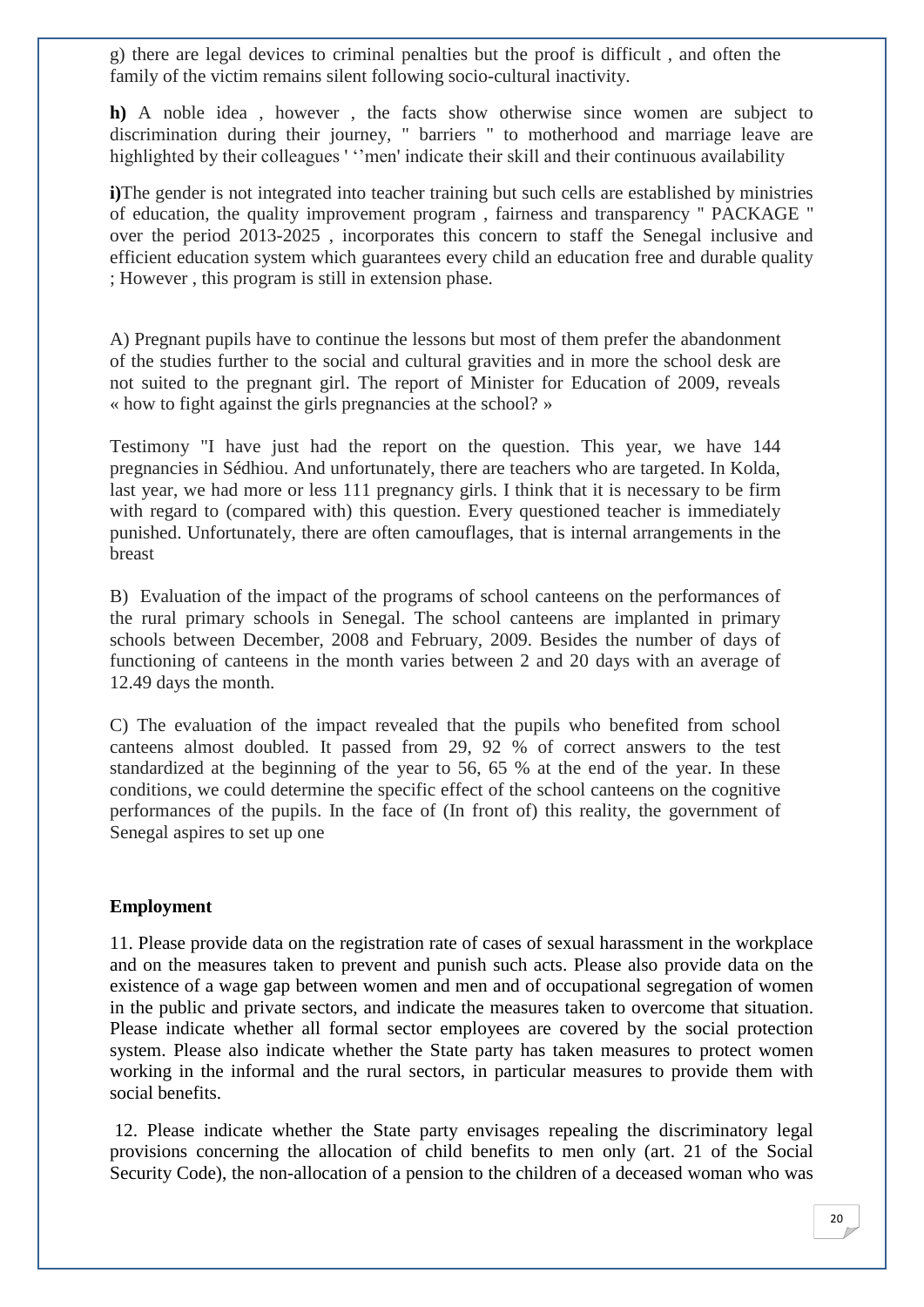employed before her death (art. 87 of the Social Security Code) and discrimination in the allocation of the widow's pension (Law No. 73-37 of 31 July 1973).

A) The law 99-05 of January 25th, 1999 and the measures are taken by the government and the organizations of the civil society (non-trading company). It is a question: Besides the activities of the much more intensive organizations of the civil society(nontrading company) (CLVF and AJS), we also have, services of social help to Senegal are relatively a few.

The center of the children of insertion and of readapting of the children in conflict with the law of the freedom 6 set up by the Ministry of Justice with a constructed structure as a consequence (accordingly) for the needs for the accommodation (hosting), the sanitary care, the sessions of rehabilitation and coverage (care) and support (accompaniment) in the judicial audiences. The center ""Guinddi"" is a service (department) of intervention regarding child welfare based in Dakar and of which its national reach (impact).

B) Certain existing devices (plans) are discriminatory, it is a question of: The code of the Social Security (Article 6 - law n°73-37 of July 31st, 1973, the welfare is put back (handed) to the head of the family, thus to the man) mother receives the allowances (allocations) only if the father delegates him (her) the parental authority ( article 21); the salaried women pay the contribution to receive a pension of retired man. In the event of death, the pension is put back to his (her) legal successors, if only the surviving spouse is not salaried;

The labor code (the ban on the night work to the women in factories, factories, appearances (mines), careers (quarries), construction sites (works); the concept of the suitable employment(use) for the women) ? The article 20 law n°71-31 of March 12th, 1971 modifying the law N°61-33 of June 15th, 1961 relative to the General status of state employees? The law a general order n°54-52 of July 19 th, 1954 forbidden in the night work in factories, factories, buildings (ships), and factories; ? The employment (use) of the women in the outer (foreign) displays of shops and stores is forbidden by away absolved after 22 hours.

It is necessary that the government takes measures to repeal them and putting others adapted and taking into account the dimension (size) kind (genre); the taken measures are among others the implementation of the action plan of the FGM, the law on the health of the reproduction, the parity, but the political will has to accompany its measures for the equality and the equity of kind (genre) between the sexes. The law on the parity was raped (violated) during the local elections of 2014.

C) All the women are not to protect because in spite of the law on the fiscal equality, the procedure is left difficult continuation(suite) to the constitution of the file(case) to be put down(to be deposited) (obtaining of a marriage certificate and the parental rights are often refused by the man).

D) All the women are not to protect because in spite of the law on the tax equality, the procedure marriage and the parental authority is often refused by the man.

E) Set up of mutual insurance companies of health in the villages

**12.** 

F) Not measures to this way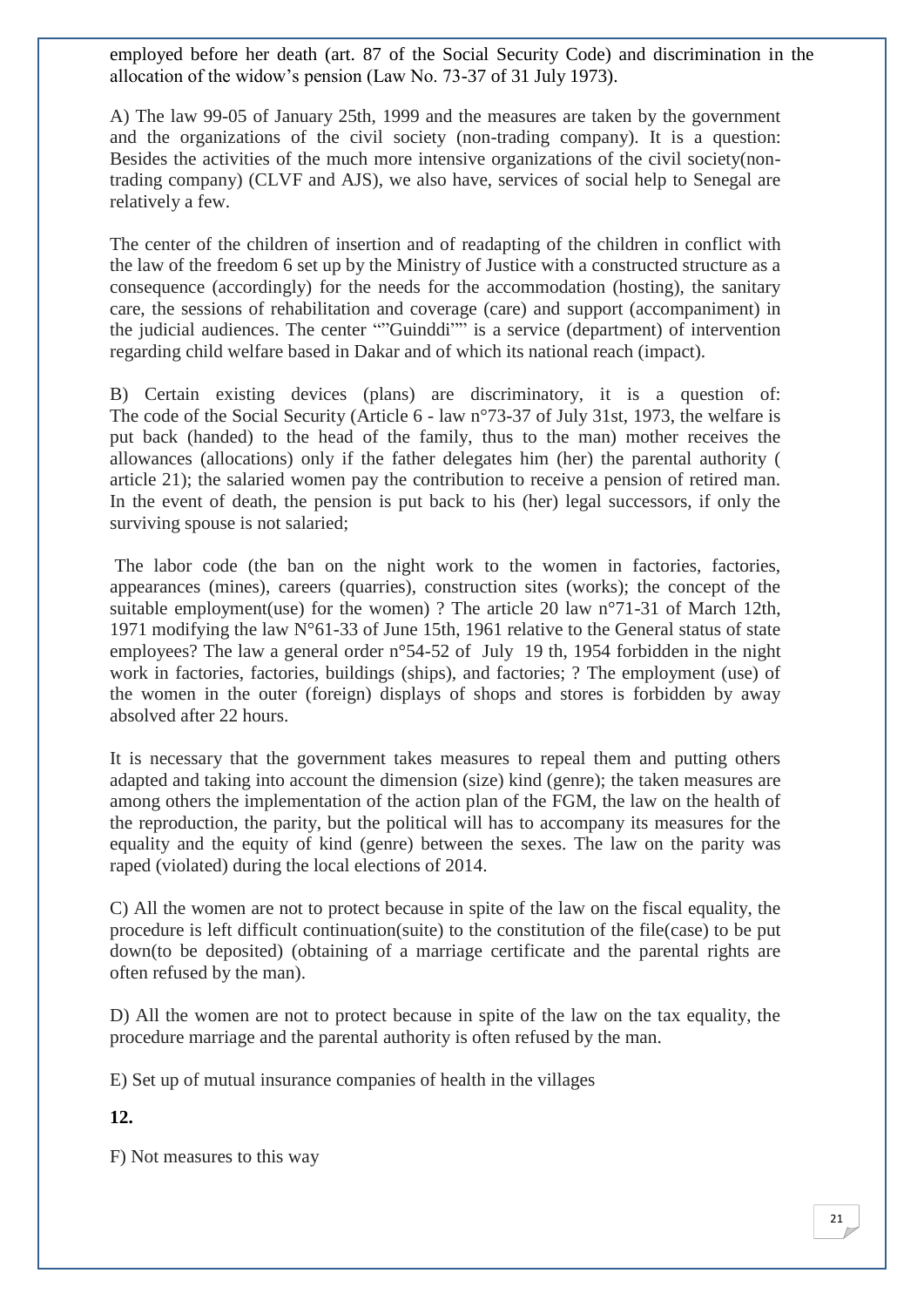#### G) Not still

#### **Health**

13. In view of the contradictory information received by the Committee

14. Please indicate the measures envisaged to further address the lack of adequate budget allocations to health care, the persisting high ratio of maternal mortality, which stands at 410/100,000, and the persisting lack of access to basic health-care services, including essential obstetric care, in particular among disadvantaged groups of women, such as women living in poverty and rural women. Please provide information on the measures envisaged to further increase the availability and accessibility of comprehensive age-appropriate education on sexual and reproductive health and rights and family planning services and on the rate of use of modern contraceptives.

15. Please indicate whether, throughout the country, including in rural and remote areas, women living with HIV/AIDS have effective access to free antiretroviral medication, including medication to prevent mother-to-child transmission of HIV.

A) The abortion is approved when the physical and mental health of the women is in danger. However, in the penal law, doctors and other professional of heath are obliged to make it clear with a judge or lawer.

B) There is a debate in our country about it. But right now, the government did not legalized it.

C) In our country, it's true that we had case of women and girl put in prison because of the act. But, there is no research or data base which clearly can help us however it must be done.

D) No specific data, but the rate of maternal mortality passed of 410/100 000 in 392/100 000 between 2012 and 2014. The insufficiency of hospital, lack of practiced of professional is a key factor in the high rate of maternal mortality, (EDS MICS page 35).

#### **14.**

E) The budget shortfalls allocated to health care are garish; it affects the quality of care of primary health care. The medical and health coverage falls short of international standards. There is a great disparity and a serious imbalance between the capital and the rest of the country, between urban and rural areas. There is few specialized care in areas outside Dakar and the cost of benefits is too high compared to the average income of the population.

F)Moreover, lack of a planned policy of training and recruitment of essential health workers, especially specialists and paramedics were exacerbated by the lack of staff motivation to serve in remote areas , the plethora of agents ( matrons, health volunteers , community volunteers ) few or no qualifications , poor implementation of the hospital reform which leads to excessive debt and corruption in hospitals, favored by the absence of any effective monitoring system show the gaps in the persistence of high maternal mortality especially disadvantaged women groups , such as poor women and rural women.

The serious shortcomings of the national health and welfare system, reflected in the indicators of morbidity, mortality and health coverage, are generally attributable to a very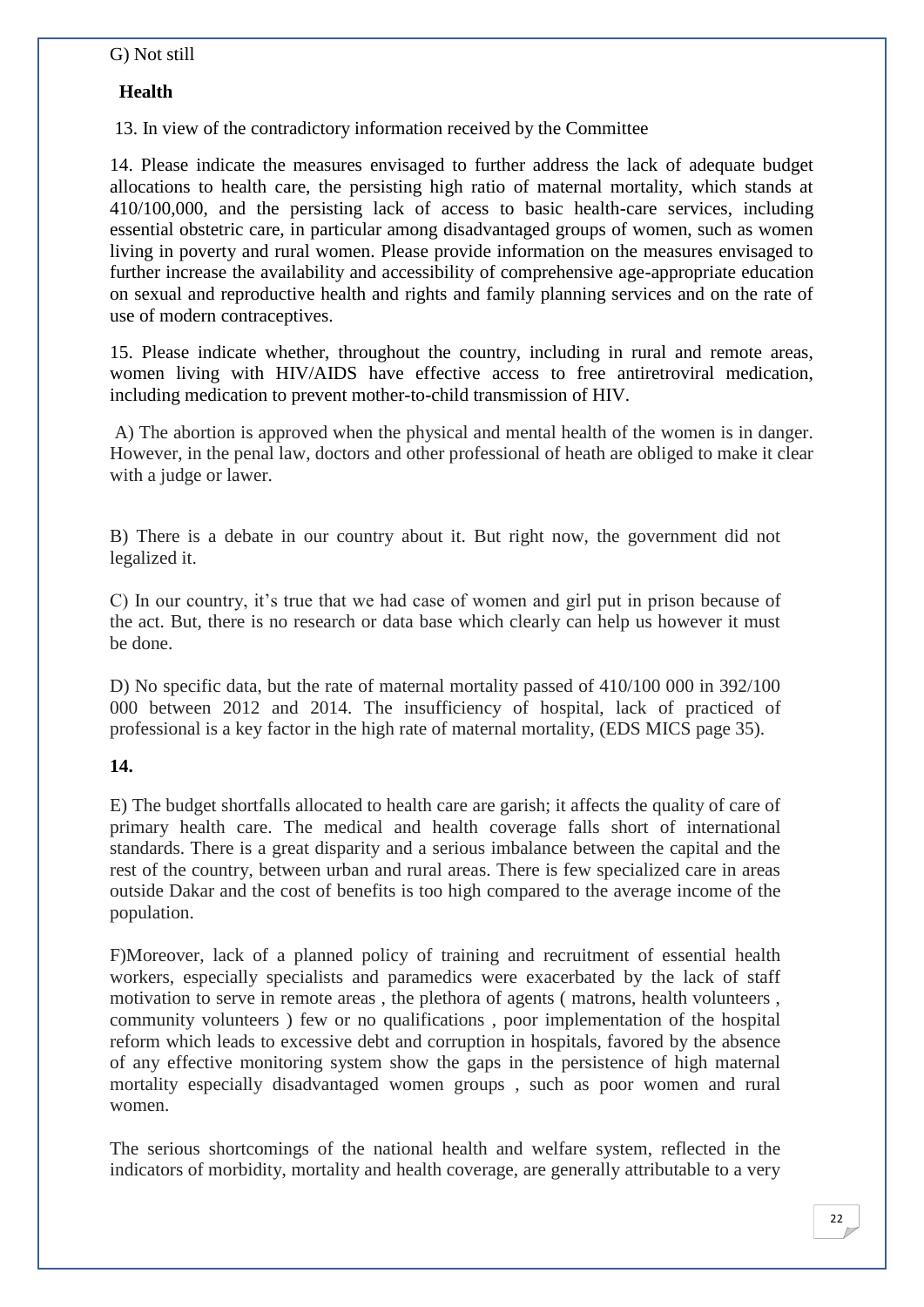strong institutional instability and lack of political will of the authorities, which do does not grant the public health sector the priority it deserves, by allocating adequate resources and taking remedial action where necessary.

The measures include the consolidation of the partnership between the Ministry and development partners; reducing maternal mortality requires coordinated efforts on the long term and at multiple levels. Indeed, it is necessary to intervene at the family, community, society in general, health systems and the level of legislation and national policy. Health actions can prevent maternal deaths are to avoid pregnancy, prevent complications of pregnancy and to ensure appropriate management in case of in case of complications.

The diagnostic aid is a response among all other actions that reduce maternal mortality. In addition, Senegal is facing significant demographic challenges with ever important maternal and infant mortality despite the progress still high and early marriage fertility level.

The civil society advice, trained, help young and women; sensibilization on rural area to help men understand their wife and kids problem. At the level of the Ministry of Health and the youth we have centers for teenagers to convey messages and supply condoms to the target group (young people, women old enough to create on the health of the reproduction and sexual.

G) For the implementation of the Law N 2010-03 of April 9th, 2010 relative to the HIV AIDS, the country set up several projects and programs. Medicine anti retroviral are free and available everywhere in the country as well as medicine intended to prevent the transmission.

#### **Economic and social benefits**

16. Reference is made to the child nutrition and social transfer's programmer, which provides an allowance to mothers of children in vulnerable situations (para. 118). Please provide information on the progress made in implementing that programmed. Please also indicate the measures taken to increase access by women to microcredit.

#### **16.**

A) The NETS project which is going to last three years, (2009-2011), 50.000 mothers of less than 5-year-old children living in a poor household are targeted are going to receive each both and during six months, a direct fourteen thousand CFA allowance (FCFA.14.000). This sum corresponds, according to simulations made in Senegal, in allowance of 30 % of the poverty line which can have a significant impact on the household consumption. He is considered sufficient to impact positively on the nutrition of the children, by improving strongly their nutritional status.

This approach establishes an innovation in coverage the health of children. In the progress of this program, decentralized financial structures (SFD), the mutual insurance companies contribute by giving money even in rural area. The program help family to made their child gone to nursery school; protect their kids and give them food and cloth.

B) The access to the microfinance establishes (constitutes) one of the measures, but this system knew during these last years a strong growth. She (it) harms (serves) still very insufficiently rural areas. In spite of the strong contribution of the farming sector in the GDP (GROSS DOMESTIC PRODUCT) of Senegal, the available financial range of services for the women in rural areas is still widely limited. The financing of the women by the sector microfinances rest still forced by the high interest rates, the ascendancy of the short-term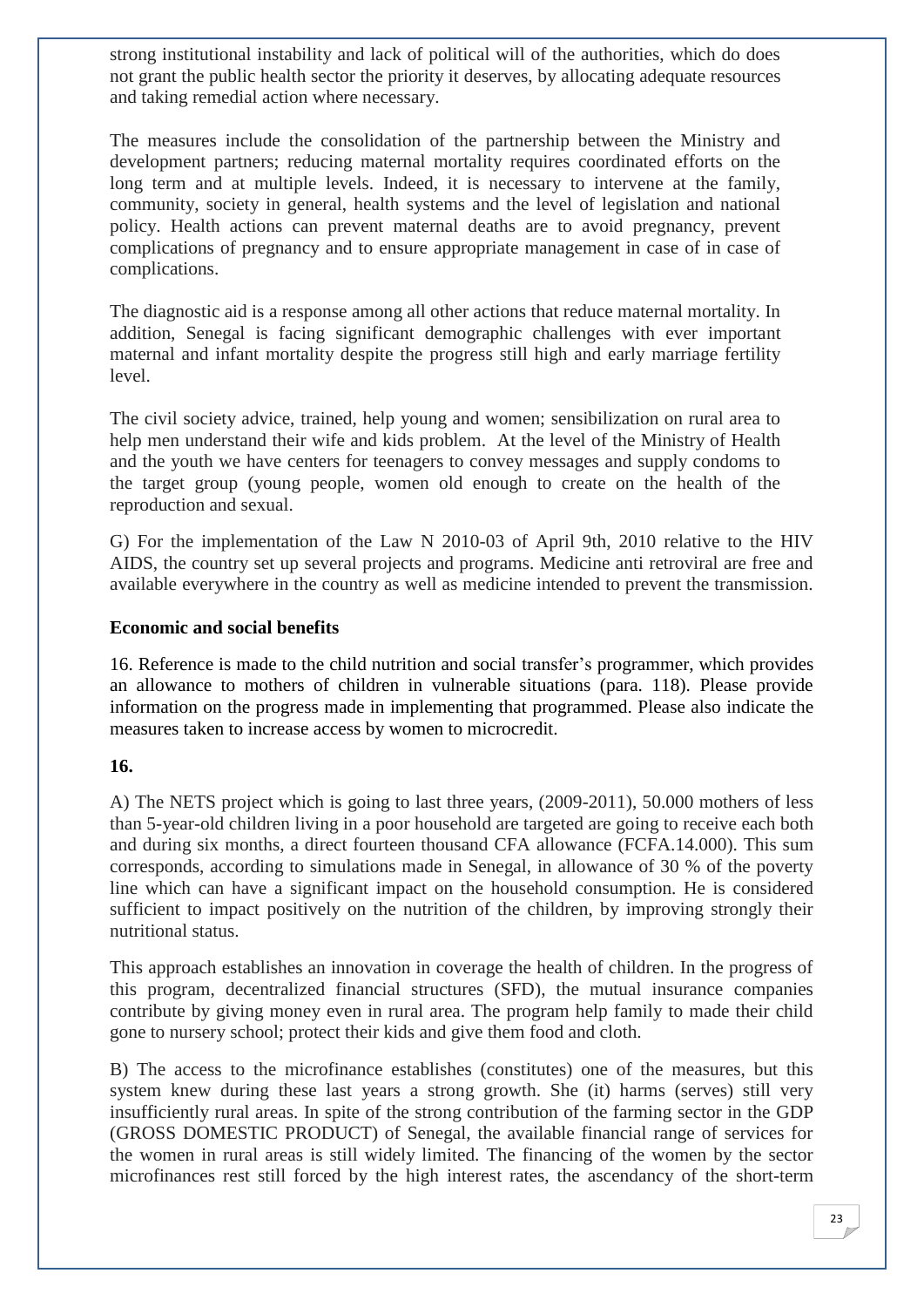credits little adapted to needs, complexity of status of guarantees, difficulties of realization of the established(constituted) guarantees and weakness of the stockholders' equity of the Decentralized Financial Systems.

In these various problems, solutions are in sight with the new orientations.

#### **Rural women**

17. It is indicated that the Agro-Sylvo-Pastoral Orientation Act provides for the definition and implementation of a social protection system for the agro-sylvopastoral sector (para. 133). Please provide details on the social protection offered by that system and on the progress made in that regard. Reference is also made to the Millennium Drinking Water and Sanitation Program (para. 138). Please provide information on the budget allocated to that program and on its impact, including the rate of access to safe drinking water and sanitation in urban and rural areas and the sustainability of the system. Please also provide information on the existing mechanisms to monitor the implementation of policies and program that have an impact on the living standards of rural women (para. 39). Please indicate whether the State party has systematically incorporated a gender perspective into the existing program to support rural women, provided targeted support to increase their access to health-care services, education, justice, employment, economic development projects, credit and the ownership of land and promoted their participation in decision-making processes, including within the rural planning committees.

18. It is indicated that the practice of excluding women from inheriting land persists (para. 123). Please inform the Committee about measures taken to ensure the strict enforcement of its legislative framework enabling women to inherit land and measures taken or envisaged to introduce intervention mechanisms supporting access by women to land tenure

#### **17.**

A) Article 14: the people exercising the jobs (businesses) by the agriculture (farming) benefit from a social welfare in the same way as the workers of the other business sectors. A benefit system agro-sylvo-pastorale is defined and implemented. This diet (regime) is supported by the State during the first five years which follow the beginning of its functioning.

B) Article 15 agricultural, draws up a plan of implementation of a benefit system agro-sylvopastorale within two years as from the promulgation of the present law. Concerning the progress we can note: the national campaign (countryside) of insurance (assurance) and the implementation of a basic universal healthcare coverage through the mutual insurance companies of health. However, slowness "are noted in the implementation of the LOASP, in the preparation of its application decrees as in the implementation of its ways (means).

C) The national Program of drinking water and purification of the Millennium PEPAM is the instrument by which the Government of Senegal plans, by 2015, to reach Millennium development goals regarding drinking water and regarding purification, in urban zones and rural. The needs for financing required between 2005 and 2015 to reach these results are globally estimated at FCFA274 billion for the rural component and FCFA.241 billion for the urban component.

If the progress realized for the access to the water in urban areas in Senegal is an African and world reference with 98, 7 % rates - which augurs of the possibility of reaching Millennium development goals (OMD) in 2015 for the urban hydraulics access rate in rural areas.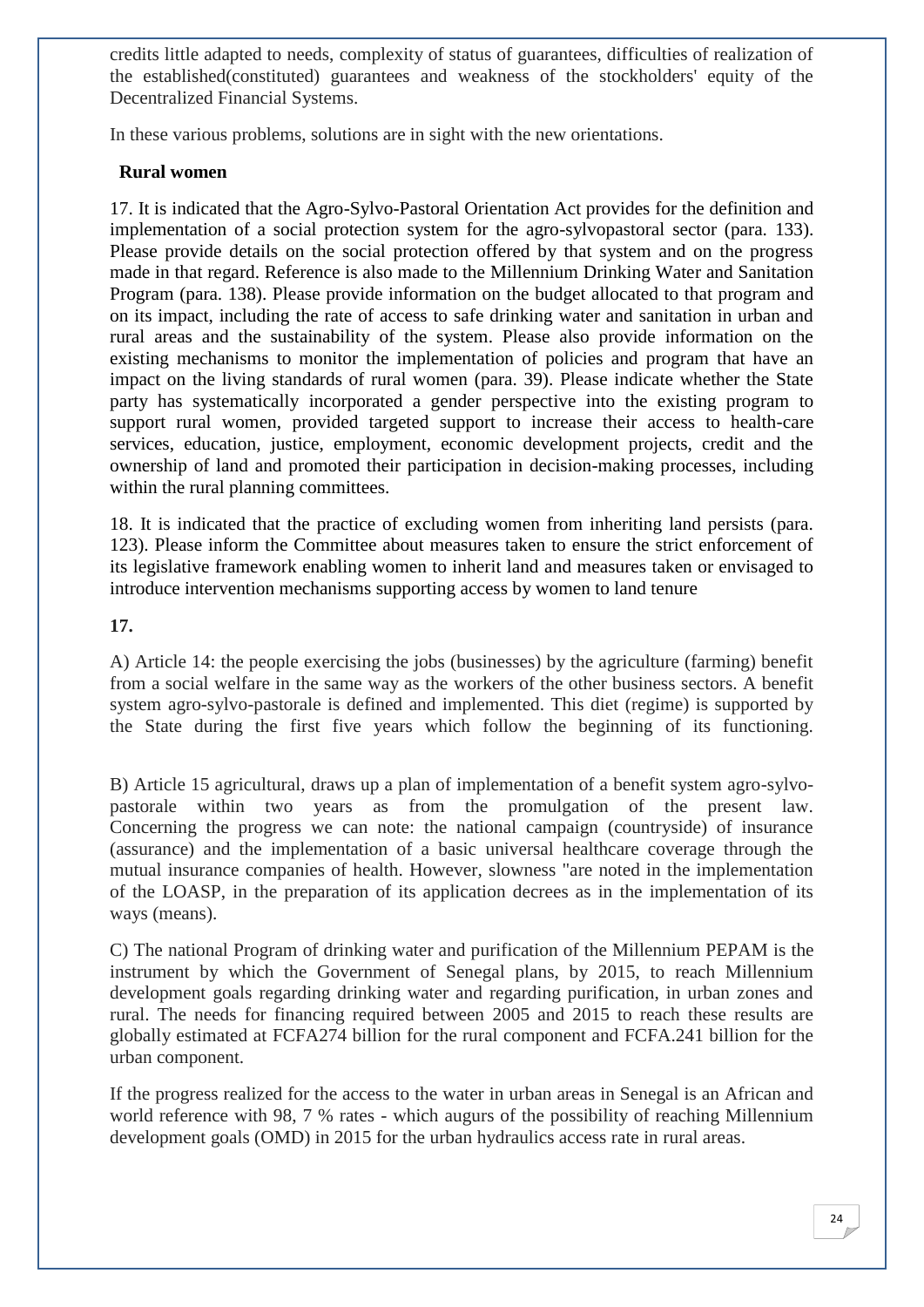D) All the ministerial departments have services (departments) decentralized in the rural areas but the insufficiency of the staff is lacking and almost non-existent. The population is obliged to take care for certain concerns. The rural women are in association and through these groups; they specialized in domains to arise at their needs.

E) The integration of the kind (genre) in the public politics (policies) is adopted as strategy to fight against any shape of disparity and harmonize the chances of the men (people) and the women in the fair participation in the process of development. The Strategy 2013-2017 takes into account needs, rights and contributions (taxes) of the women in all its components, following an integrated (joined) approach. So, it will be necessary question to promote the woman, through the capacity building of institutions and local authorities to integrate (join) the kind (gender) into the public politics (policies), the improvement of the legal device (plan) of protection of the women and the girl as well as the strengthening of the leadership of the women and their entrepreneurial capacities.

#### **18.**

F) Rural women represent 52 % of the Senegalese population and 60 % of them live and work in the rural areas where they establish (constitute) 68 % of the working strength (Diouf, on 2009). Conceived (designed) to favor a fair access of all to the earth (ground), the laws and the modern capacities (measures) (see article 15 of the constitution Senegal) did not change the status of the rural women in the face of (in front of) the land (basic) tenure. However, the agro sylvo guidance law pastoral is revisited and a process of the current (in class) land (basic) reformation.

#### **Disadvantaged groups of women**

19. Please provide information on the situation and conditions of women in detention facilities. Please indicate, in particular, whether women and girls in detention are separated and whether gender-sensitive measures are in place to ensure appropriate treatment, including the provision of sufficient food and adequate health-care facilities. Please provide information on the measures taken and envisaged to ensure that disadvantaged groups of women, including women with disabilities, older women, albino women and women refugees, have effective access to health-care services, education, water, food, housing and income generating activities.

#### **19.**

A) The women in detention centers live difficult conditions: the narrow-mindedness of dormitories, the bad quality of the meals, the conditions of insalubrity, the degradation of the customs and the cases of long detentions on remand. The State planned a new code of criminal procedure which delays being adopted and plans the creation of criminal courts instead of the courts (courses, prices, yards) of assisses considered too heavy and expensive. It is necessary to ease congestion in the places of detention of the women because prisons for women are two in all the country. Generally, these groups disadvantaged by women are not favored in these places; the sanitary premises (places) are common and are divided without purebred distinction, of age and physical conditions.

B) Concerning the disabled women, we can note the ratification of the International agreement (convention) on the rights of the disabled people. The initial report (relationship) was put down (deposited) in December, 2014. Adoption in 2010 of the social guidance law in favour of disabled people.

To date a signed application decree; it is about that concerning the cart of equality of opportunity and the departmental committee for the special education. NB; the card (map) of equality of opportunity was launched the 30Avril 2015.